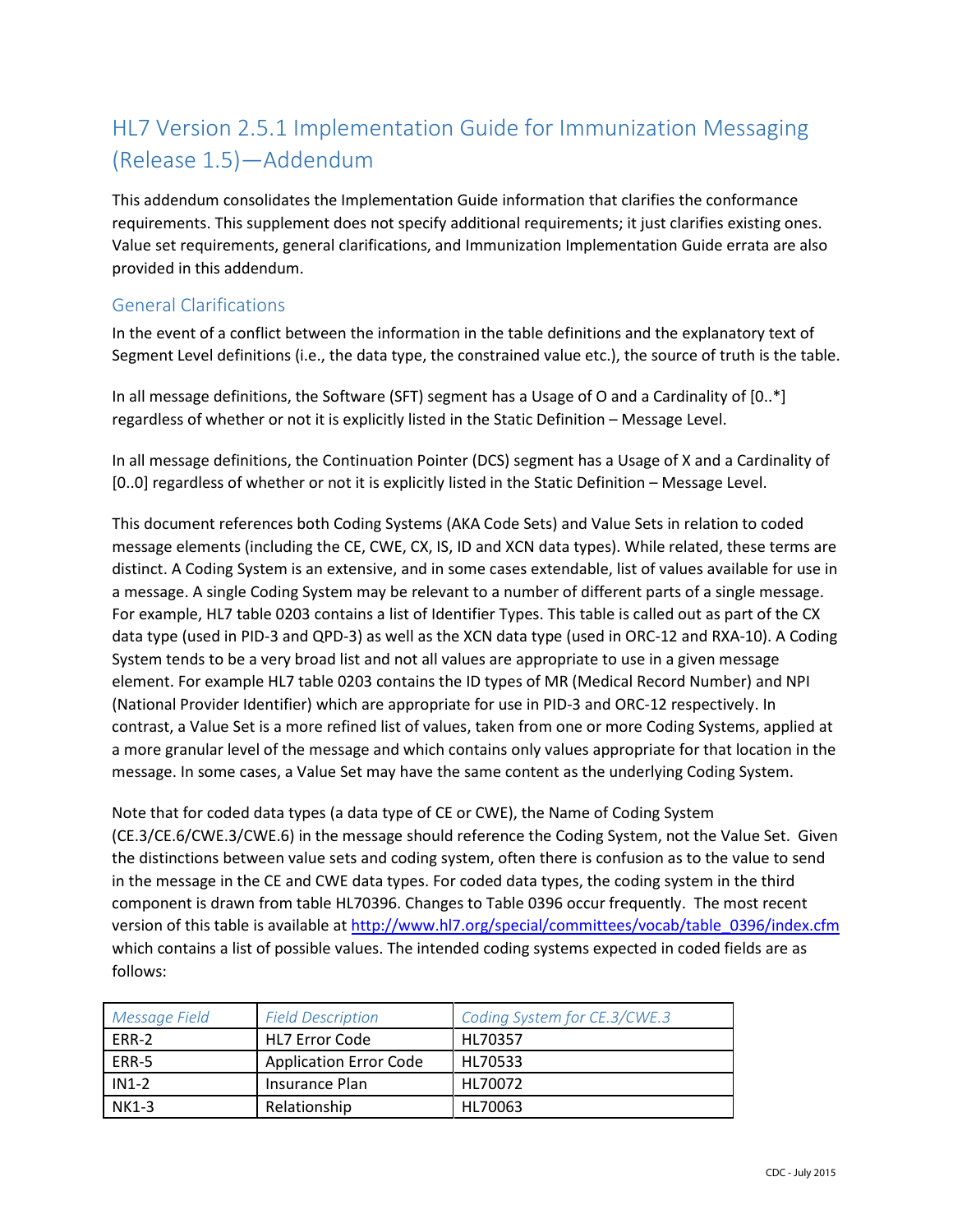| <b>Message Field</b> | <b>Field Description</b>     | Coding System for CE.3/CWE.3     |
|----------------------|------------------------------|----------------------------------|
|                      |                              | LN which using LOINC otherwise   |
| OBX-3                | <b>Observation ID</b>        | some other value from HL0396     |
| OBX-6                | Units                        | UCUM or HL70353                  |
| <b>OBX-17</b>        | <b>Observation Method</b>    | <b>CDCPHINVS</b>                 |
| <b>ORC-17</b>        | <b>Entering Organization</b> | HL70362                          |
| PD1-11               | <b>Publicity Code</b>        | HL70215                          |
| PID-10               | Race                         | <b>CDCREC</b>                    |
| <b>PID-22</b>        | <b>Ethnic Group</b>          | <b>CDCREC</b>                    |
| QAK-3                | <b>Message Query Name</b>    | <b>CDCPHINVS</b>                 |
| QPD-1                | Message Query Name           | <b>CDCPHINVS</b>                 |
| <b>RCP-2.2</b>       | Units                        | HL70126                          |
|                      |                              | CVX when transmitting CVX codes, |
|                      |                              | otherwise NDC, CPT, etc. as      |
| RXA-5                | <b>Administered Code</b>     | appropriate                      |
| RXA-7                | <b>Administered Units</b>    | <b>UCUM</b>                      |
| RXA-9                | <b>Administration Notes</b>  | <b>NIP001</b>                    |
| <b>RXA-17</b>        | Manufacturer                 | MVX when transmitting MVX codes  |
| <b>RXA-18</b>        | Refusal Reason               | <b>NIP002</b>                    |
| RXR-1                | Route                        | <b>NCIT</b>                      |
| RXR-2                | Site                         | HL70163                          |

Various fields and data types, such as PID-5, PID-11 and ERL, contain references to "repetitions". The word repetition is intended to be synonymous with the word occurrence. That is, the "first repetition" is not the "second occurrence". For example if the value of PID-3 is "1234^^^AA1^MR~5678^^^AA2^DL", "1234^^^AA1^MR" is the first repetition and "5678^^^AA2^DL" is the second repetition.

All response messages (profiles Z23, Z32, Z31, Z33 and Z42) should be returned synchronously. That is, the receiving process gives the response immediately or in a short period during which the originating process will wait for the response. The originating process will not send a new message until a response has been received. A system may initiate multiple simultaneous processes if allowed, but each process must wait for a response to a given message before sending the next one. For query interactions, this behavior is controlled by the constrained value of "I" in the Query Priority (RCP-2) field. See Chapter 5 of the HL7 2.5.1 Base Standard for more details.

Profiles Z22, Z34 and Z44 have constrained values of ER for Accept Acknowledgement Type (MSH-15) and AL for Application Acknowledgement Type (MSH-16). When processing a message conformant with one of these profiles, the receiving system shall evaluate the message for unsupported message types, version ID, and processing IDs or other issues unrelated to format or content. If the message fails this validation, an ACK message conforming to profile Z23 shall be returned. This is consistent with "ER" in MSH-15. Messages which pass this initial validation are then processed and an appropriate Application level response message is returned. This is consistent with "AL" in MSH-16. Note that messages which fail the initial validation are not processed further and therefore do not have the opportunity to trigger an Application level response message. The receiving system only returns one message per incoming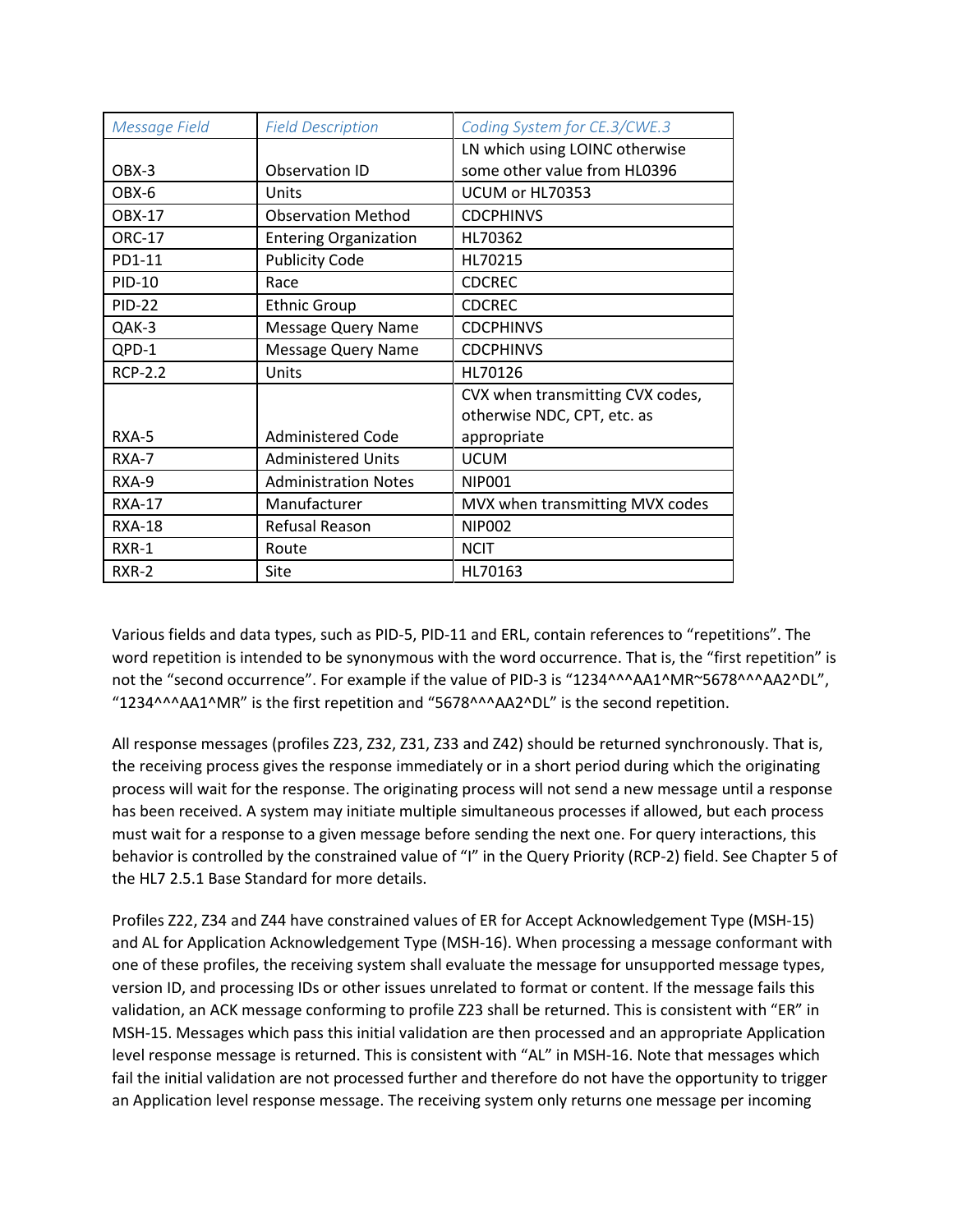message. This process is diagrammed in Figure 37 (Z22 profile), Figure 41 (Z34 profile) and Figure 44 (Z44 profile).

Chapter 2 includes a section entitled "Processing Mode" which discusses consolidation of records from multiple sources. However, messages conforming to the different profiles described by this guide may be populated with different quantities of data depending on the profile they conform to.

- Z22 (Transmit Unsolicited Vaccine Update –VXU): The goal of a Z22 message is to send up-todate information about a vaccination event and the patient receiving the vaccine. A conformant message may contain a view of the entire patient vaccination history as known by the system originating the VXU^V04 message, but it is not required to do so. In other words, a given Z22 conformant message may only contain a subset of all vaccinations events on the patient record, typically only those that have been added, updated or deleted as part of the event leading to the triggering of a message. The receiving system is responsible for applying business rules to integrate the data received but should not assume that the message being processed represents the entire patient vaccination history. The data within any single order group (set of one ORC segment, one RXA segment and associated RXR and OBX segments, if any) should represent the complete set of data about the vaccination event as known by the system originating the message. A complete set of data is defined by the required (as per this implementation guide) and locally agreed to data elements.
- Z32 (Return complete immunization history): The goal of the Z32 is to return a complete immunization history in response to a query request. Conformant messages should contain a view of the entire patient vaccination history as known by the system that originates the RSP^K11 message. The receiving system may process the message as required by local rules and needs. Depending on the situation and construction of the receiving system data base, the content of the message may completely overwrite existing query response data or may need to be reconciled against existing data on the patient record, the latter happening when the receiving system is likely to contain data not known to the system originating the RSP^K11 message. The data within any single order group (set of one ORC segment, one RXA segment and associated RXR and OBX segments, if any) should represent the complete set of data about the vaccination event as known by the system originating the message. A complete set of data is defined by the required (as per this implementation guide) and locally agreed to data elements.
- Z42 (Return Evaluated History and Forecast): The goal of a Z42 message is to return an evaluated history and forecast in response to a query request. It is intended to be displayed back to the requesting provider to inform clinical care. The evaluated history portion of the message contains all immunizations for the patient known to the responding system. Each of these will be evaluated against a set of rules, such as ACIP. The forecast portion of the message should be considered to be a complete representation of the patient forecast. This message is not intended to return all the details expected of a complete immunization history. This message may not include information about Lot Number or other data in a complete history, for instance. A Z34 query and Z32 response should be used for that purpose. The data within any single order group (set of one ORC segment, one RXA segment and associated RXR and OBX segments, if any) should represent the complete set of data about the vaccination event as known by the system originating the message. A complete set of data is defined by the required (as per this implementation guide) and locally agreed to data elements.

Sometimes it is necessary to remove a previously submitted vaccination administration record. If the existing record must simply be deleted, that is it should never have been entered, then a second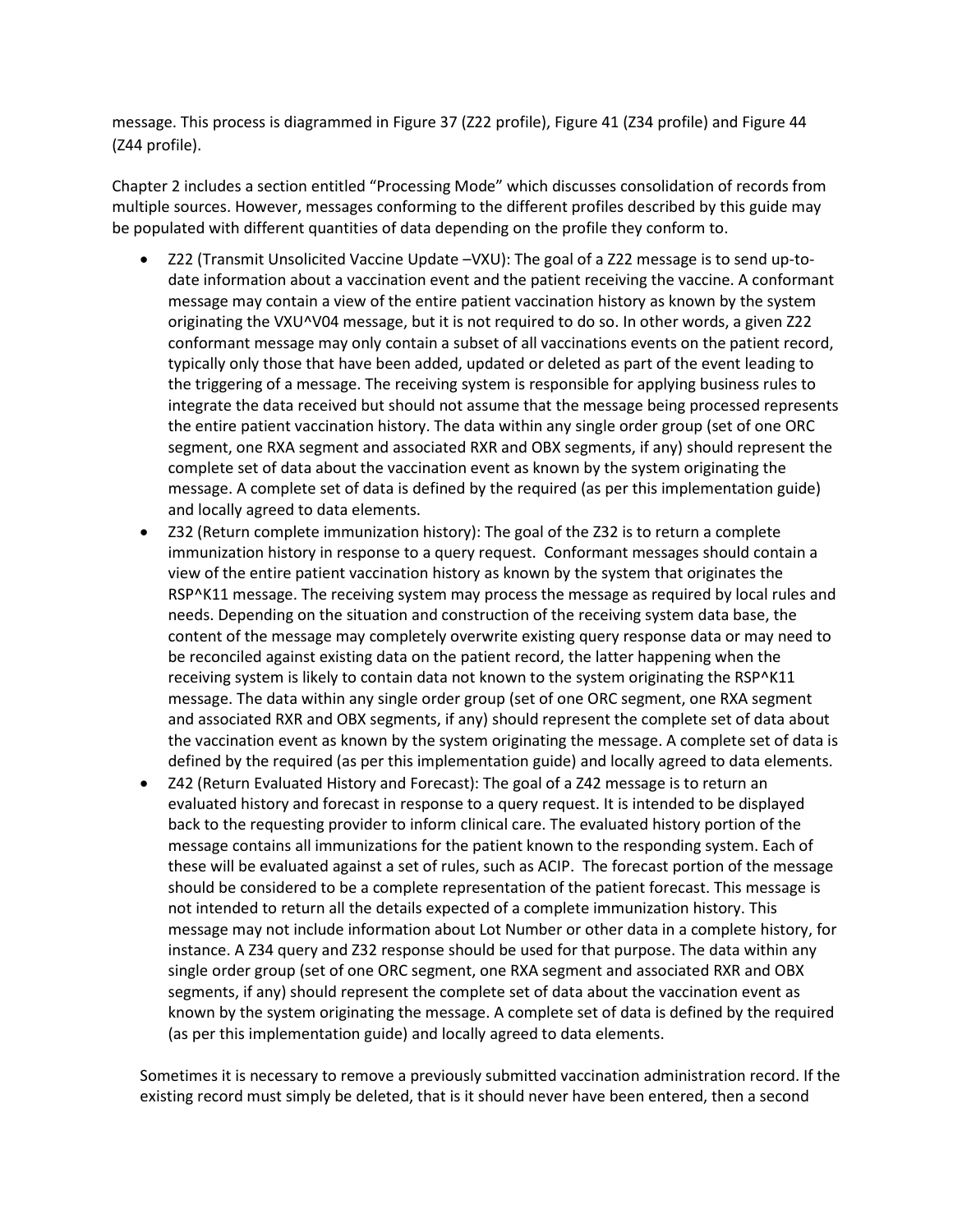VXU^V04 message should be sent where all data in the message, including the ORC and RXA segments, is the same as the most recent message for the administration, except for the Action Code (RXA-20) which should be D. Importantly, the filler ID in ORC-3 should be the same between messages as this ID may be crucial to identifying the correct administration to remove. Once the inaccurate data has been deleted, additional independent messages (adds, refusals, etc.) can be sent to accurately populate the receiving system.

#### General Errata

Any data elements with a Usage of "X" will have a Cardinality of "[0..0]".

### Data Types

#### Clarification

| Location          | Existina    | Clarification                                                                                                             |
|-------------------|-------------|---------------------------------------------------------------------------------------------------------------------------|
| <b>Table 4-33</b> | <b>None</b> | Each telecommunication use code (i.e. Phone number, email<br>address, etc.) must be in its own occurrence. For example, a |
|                   |             | primary residence number and email address:<br>^PRN^PH^^^734^6777777~^NET^Internet^bjones7656@isp.com                     |

| Location  | Data Type                  | Change     | Existing                              | Corrected                                                          |
|-----------|----------------------------|------------|---------------------------------------|--------------------------------------------------------------------|
| Table 4-1 | n/a                        | Omission   | The XPN_M data                        | XPN_M is a valid data type for this                                |
|           |                            | correction | type is not                           | IG and is included with the list in                                |
|           |                            |            | included in the                       | Table 4-1.                                                         |
|           |                            |            | list of data types                    |                                                                    |
|           |                            |            | used by the IG.                       |                                                                    |
| $IZ-2$    | Composite                  | Error      | IZ-2: CQ-2                            | IZ-2: CQ-2.1 (Units) shall be the                                  |
|           | <b>Quantity with Units</b> | correction | (Units) shall be                      | literal value "RD".                                                |
|           | (CQ)                       |            | the literal value                     |                                                                    |
|           |                            |            | "RD".                                 |                                                                    |
| Table 4-8 | Date (DT_D)                | Error      | Definition:                           | Precision to the month and day is                                  |
|           |                            | correction | Specifies the                         | required for the DT_D data type.                                   |
|           |                            |            | century and                           | The word "optional" should be                                      |
|           |                            |            | year with                             | disregarded.                                                       |
|           |                            |            | optional                              |                                                                    |
|           |                            |            | precision to                          |                                                                    |
| Table 4-8 |                            | Error      | month and day.<br><b>Elements for</b> |                                                                    |
|           | Date (DT_D)                | correction | hours, minutes,                       | Elements for hours, minutes,<br>seconds and time zone offset shall |
|           |                            |            | seconds and                           | no longer be listed in this table and                              |
|           |                            |            | time zone offset                      | shall not be sent when using the                                   |
|           |                            |            | have a usage of                       | DT_D data type.                                                    |
|           |                            |            | O but these                           |                                                                    |
|           |                            |            | elements are                          |                                                                    |
|           |                            |            | not allowed for                       |                                                                    |
|           |                            |            | Date data types.                      |                                                                    |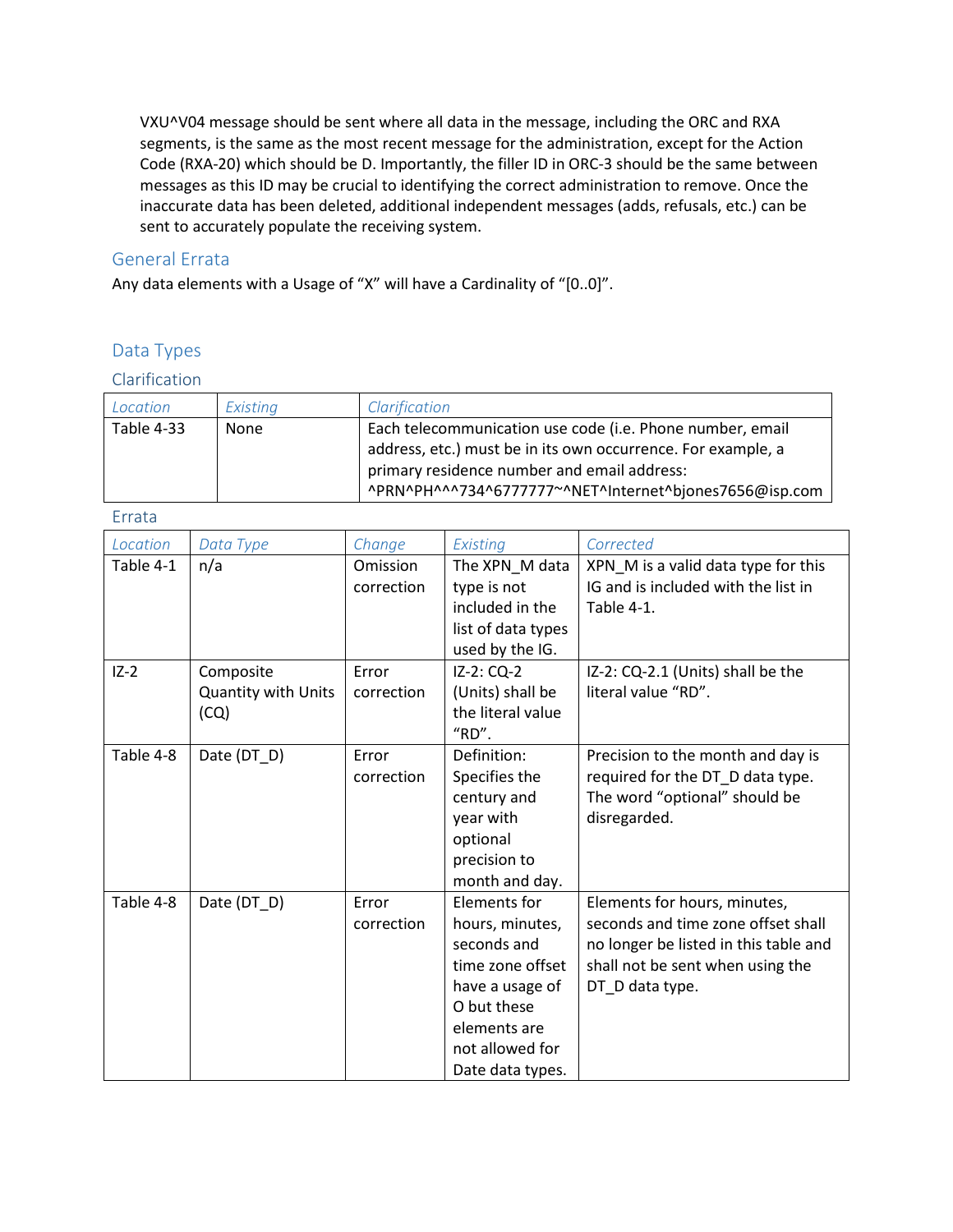| Location       | Data Type                                                                | Change                 | Existing                                                                                               | Corrected                                                                                                                                                                                                                                                                                        |
|----------------|--------------------------------------------------------------------------|------------------------|--------------------------------------------------------------------------------------------------------|--------------------------------------------------------------------------------------------------------------------------------------------------------------------------------------------------------------------------------------------------------------------------------------------------|
| Table 4-8      | Date (DT D)                                                              | Error<br>correction    | Length 48                                                                                              | Length 8                                                                                                                                                                                                                                                                                         |
| Table 4-<br>26 | Time Stamp with<br>Time Zone (TS_Z)                                      | Error<br>correction    | Hours, Minutes<br>and Seconds<br>have a usage of<br>О.                                                 | Hours, Minutes and Seconds shall<br>have a usage of R. Sub-second data<br>remains optional:<br>YYYYMMDDHHMMSS[.S[S[S[S]]]]]+/-<br>ZZZZ                                                                                                                                                           |
| Table 4-<br>29 | Extended<br>Composite ID<br>Number and Name<br>(XCN)                     | Error<br>correction    | The usage of<br><b>Identifier Type</b><br>Code (XCN.13) is<br>O.                                       | The usage of Identifier Type Code<br>(XCN.13) shall be C(R/X) with the<br>Conditional Predicate of:<br>"If the XCN-1 (id number) is valued"<br>The Value Set shall be HL70203. The<br>combination of the Identifier Type<br>Code and the Assigning Authority<br>(XCN.9) define a unique ID pool. |
| Table 4-<br>30 | Extended<br><b>Composite Name</b><br>and ID Number for<br>Organizations. | Omission<br>correction | A value set is<br>not defined for<br>XON.6.                                                            | When using the XON data type, the<br>Assigning Authority element<br>(XON.6) uses the HD data type<br>which should draw the Assigning<br>Authority from the value set of<br>table HL70363.                                                                                                        |
| Table 4-<br>31 | <b>Extended Person</b><br>Name (XPN)                                     | Error<br>correction    | The usage of<br>Name Type<br>Code (XPN.7) is<br>RE.                                                    | The usage of Name Type Code<br>(XPN.7) shall be R. if the type of<br>name is not known, a value of U-<br>Unspecified should be used rather<br>than leaving the Name Type Code<br>empty.                                                                                                          |
| Table 4-<br>32 | <b>Extended Person</b><br>Name - Maiden<br>Name (XPN_M)                  | Error<br>correction    | The usage of<br><b>Given Name</b><br>(XPN M.2) is RE.                                                  | The usage of Given Name<br>(XPN_M.2) shall be O. Only the last<br>name is required for the Maiden<br>Name. The first name is optional.                                                                                                                                                           |
| Table 4-<br>33 | Extended<br>Telecommunication<br>Number (XTN)                            | Error<br>correction    | Area/City Code<br>$(XTN.6)$ and<br>(Local Number)<br>XTN.7 have<br>lengths of 5 and<br>9 respectively. | Lengths of 3 and 7 respectively are<br>valid to allow for sending of a 3 digit<br>area code and 7 digit local number<br>without including non-numeric<br>characters as required by the NM<br>data type.                                                                                          |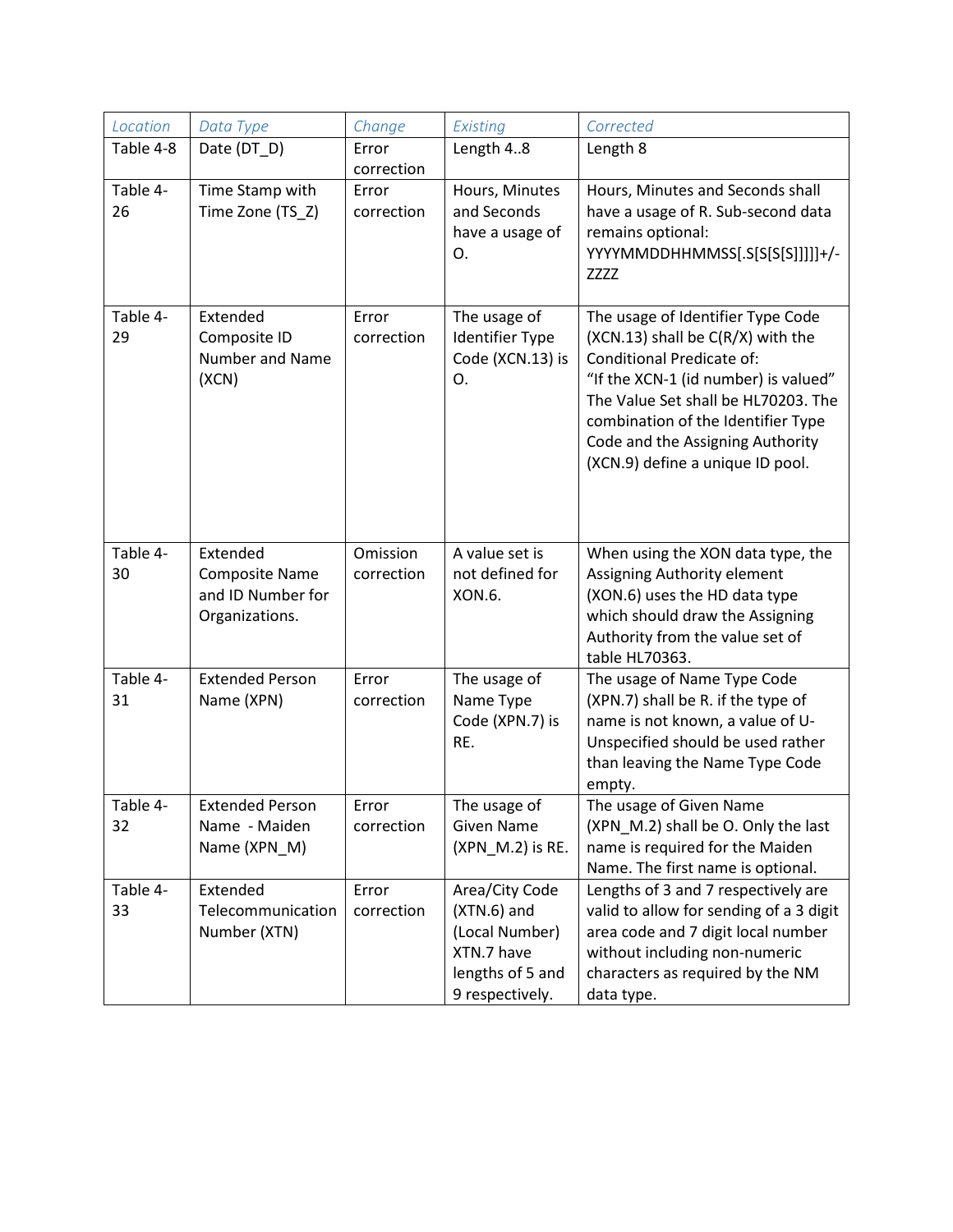### Clarifications

| Location      | Existing                              | Clarification                                                            |
|---------------|---------------------------------------|--------------------------------------------------------------------------|
| <b>OBX-17</b> | CDCPHINVS is called out as the        | The value set for sending the funding                                    |
|               | value set for Observation Method      | eligibility Observation Method in OBX-                                   |
|               | (OBX-17).                             | $17$ is                                                                  |
|               |                                       | PNHV_FundingEligibilityObsMethod_IIS                                     |
|               |                                       | which is described in Appendix A. Only                                   |
|               |                                       | two values, VXC40 and VXC41 are valid                                    |
|               |                                       | for this field. CDCPHINVS is to be sent                                  |
|               |                                       | as the Coding System in OBX-17.3 as                                      |
|               |                                       | given in Appendix A.                                                     |
| ORC-3         | This shall be the unique identifier   | This statement conflicts with a                                          |
|               | of the sending system in a given      | previous statement correctly defining                                    |
|               | transaction. In the case where        | ORC-3 as the unique identifier from the                                  |
|               | system A sends the record to          | system "where the order was filled".                                     |
|               | system B and system B then            | This is the correct interpretation of                                    |
|               | forwards to system C, system B        | ORC-3. The description relating to                                       |
|               | will send its' own unique identifier. | systems A, B and C shall be                                              |
|               |                                       | disregarded.                                                             |
| PD1-16        | This field identifies the current     | The term "sending provider                                               |
|               | status of the patient in relation to  | organization" refers to the                                              |
|               | the sending provider organization.    | organization that is accountable for the                                 |
|               |                                       | content of the message. This may be                                      |
|               |                                       | an EHR for a VXU^V04 message or an<br>IIS for an RSP^K11 message. PD1-16 |
|               |                                       | should reflect the status of the patient                                 |
|               |                                       | relative to the system creating the                                      |
|               |                                       | message.                                                                 |
| IZ-31 and 47  | Current wording implies that          | The first occurrence should be either                                    |
|               | empty repetitions of                  | null or a value from the NIP001 value                                    |
|               | Administration Notes (RXA-9) are      | set. Any additional occurrences may be                                   |
|               | allowed.                              | valued with text notes using the CE_TX                                   |
|               |                                       | data type if local agreement allows.                                     |
|               |                                       | Empty occurrences, other than the                                        |
|               |                                       | first, should not be sent.                                               |

| Location  | Change          | Existing                      | Corrected                           |
|-----------|-----------------|-------------------------------|-------------------------------------|
| Table 5-1 | Error           | Usage for the NTE segment is  | Exchange of NTE segments is by      |
|           | correction      | RE.                           | local agreement, therefore the      |
|           |                 |                               | usage of the NTE segment is O.      |
| Table 5-2 | <b>Omission</b> | Cardinality is missing for    | Insurance Company ID (IN1-3), Plan  |
|           | correction      | Insurance Company ID (IN1-3), | Type (IN1-15) have a Cardinality of |
|           |                 | Plan Type (IN1-15) and        | [11]. Verification Date/Time (IN1-  |
|           |                 | Verification Date/Time (IN1-  | 29) has a Cardinality of [01].      |
|           |                 | $29$ ).                       |                                     |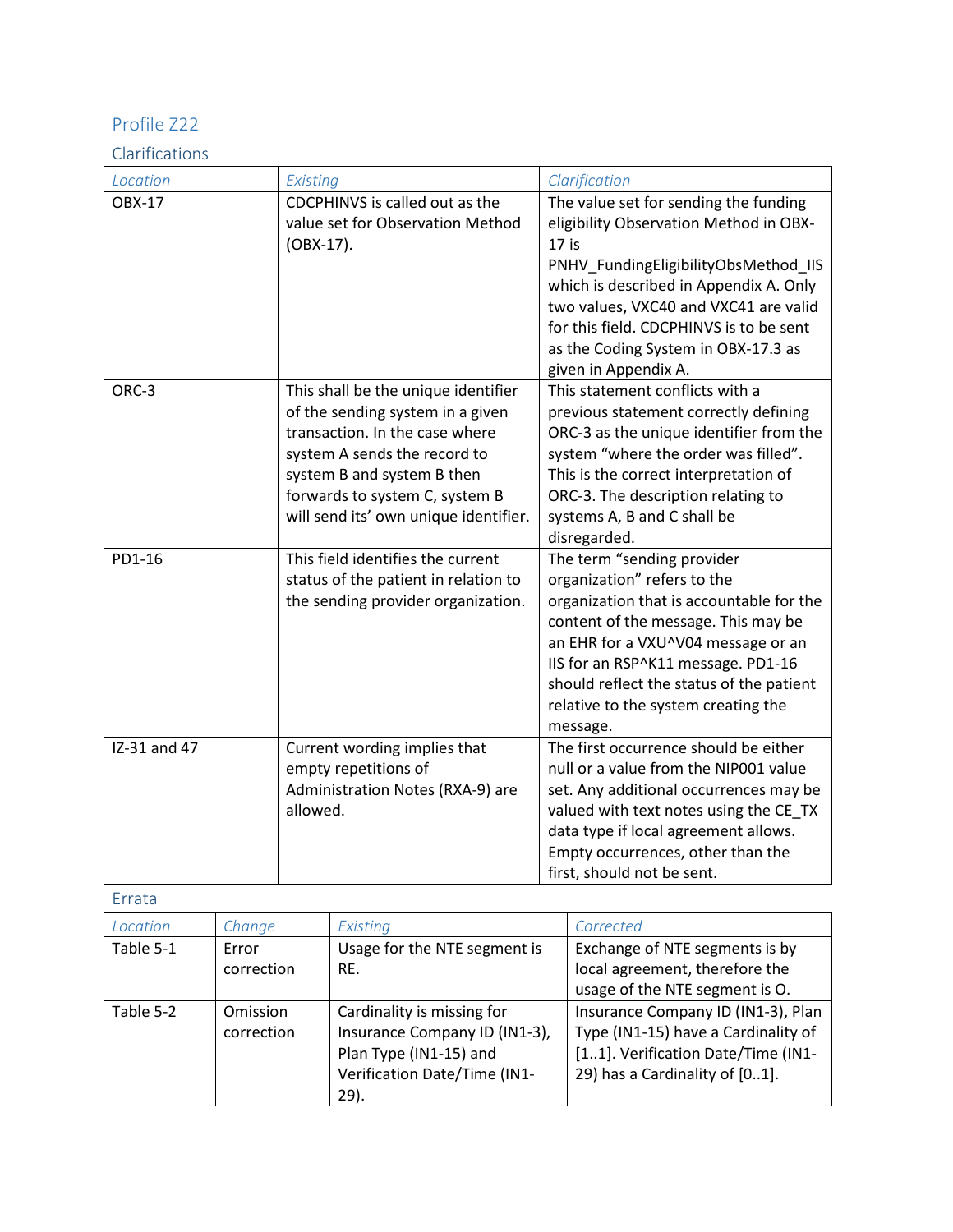| Location                  | Change                 | Existing                                                                                                                                 | Corrected                                                                                                                                                                                                                                                                                                     |
|---------------------------|------------------------|------------------------------------------------------------------------------------------------------------------------------------------|---------------------------------------------------------------------------------------------------------------------------------------------------------------------------------------------------------------------------------------------------------------------------------------------------------------|
| Table 5-2                 | Error<br>correction    | The comment for Verification<br>Date/Time (IN1-29) describes<br>the necessary precision for the<br>field.                                | The comment for Verification<br>Date/Time (IN1-29) implies that<br>the year, month and day are<br>optional by virtue of using the []<br>characters. Per the definition of<br>the TS_NZ data type, precision<br>down to the day is required.<br>Disregard the comment and refer<br>to the definition of TS NZ. |
| IN1 segment<br>definition | Omission<br>correction | The Set ID (IN1-1) field<br>definition describes the usage<br>of IN1-1 but the necessary<br><b>Conformance Statement was</b><br>omitted. | The following new Conformance<br>Statement now applies to the IN1<br>segment in the Z22 profile:<br>IZ-69: IN1-1 (Set ID-IN1) SHALL be<br>valued "1".                                                                                                                                                         |
| $IZ-17$                   | Error<br>correction    | VXU^VO4^VXU V04                                                                                                                          | VXU^V04^VXU V04                                                                                                                                                                                                                                                                                               |
| NK1 segment<br>definition | Omission<br>correction | The Set ID (NK1-1) field<br>definition describes the usage<br>of NK1-1 but the necessary<br>Conformance Statement was<br>omitted.        | The following new Conformance<br>Statement now applies to the NK1<br>segment in the Z22 profile:<br>IZ-70: NK1-1 (Set ID-NK1) SHALL be<br>valued sequentially starting with<br>the value "1".                                                                                                                 |
| Table 5-7                 | Error<br>correction    | The Conditional Predicate for<br>Units (OBX-6) requires that<br>OBX-6 be populated if Data<br>Type (OBX-2) is either "NM" or<br>"SN"     | The Conditional Predicate should<br>only apply if Data Type (OBX-2) is<br>"NM". The "SN" data type is not<br>required by any Observation ID<br>defined by this IG.                                                                                                                                            |
| $IZ-21$                   | Error<br>correction    | The value of OBX-2 (Value<br>Type) SHALL be one of the<br>following: CE, NM, ST, DT, ID or<br><b>TS</b>                                  | IZ-21 has been removed. Required<br>Value Types are defined by the<br>required Observation IDs (OBX-3)<br>per profile (see the CDC-defined<br>NIP003 table in Appendix A). By<br>local agreement, OBX segments<br>using other data types may be<br>sent.                                                      |
| $IZ-36$                   | Error<br>correction    | If OBX-3.1 is "69764-9" and<br>OBX-2 is "CE" then the value<br>set for OBX-5 shall be<br>cdcgs1vis.                                      | If OBX-3.1 is "69764-9" and OBX-2<br>is "CE" then the value set for OBX-5<br>shall be PHVS_VISBarcodes_IIS.<br>Note that PHVS VISBarcodes IIS<br>uses values from the cdcgs1vis<br>Coding System.                                                                                                             |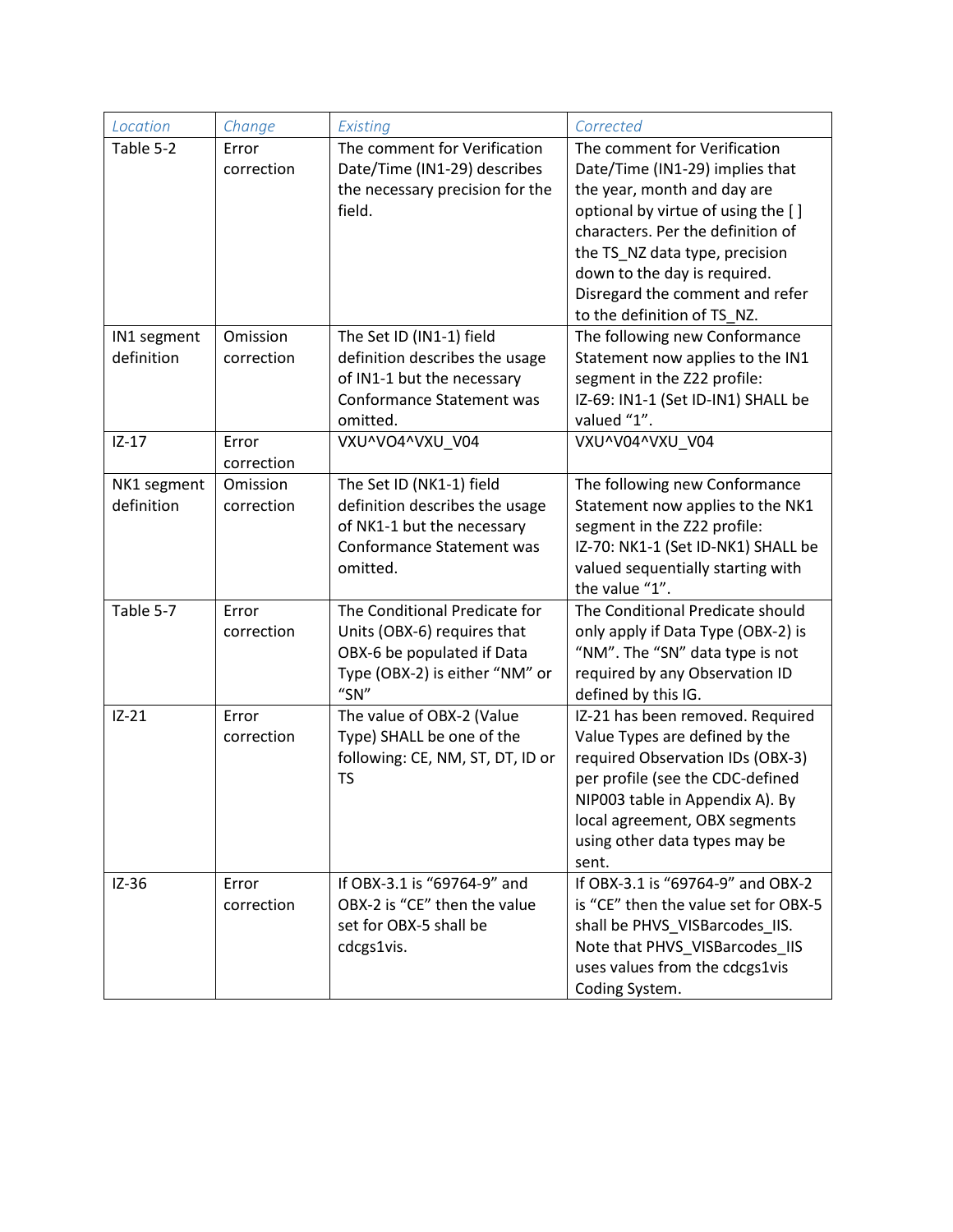| Location    | Change     | Existing                                                            | Corrected                                                             |
|-------------|------------|---------------------------------------------------------------------|-----------------------------------------------------------------------|
| OBX segment | Error      | Set ID (OBX-1) Definition: This                                     | In addition to the current                                            |
| definition  | correction | field contains the sequence                                         | description, the Set ID is also                                       |
|             |            | number. The first instance shall                                    | allowed to restart within a                                           |
|             |            | be set to 1 and each                                                | message, between order groups.                                        |
|             |            | subsequent instance shall be                                        | This is, if a message had 3 order                                     |
|             |            | the next number in sequence.                                        | groups and each had 3 OBX, all                                        |
|             |            | Numbering is not restarted<br>within a message. That is, if a       | three order groups would contain<br>OBX segments with Set IDs of 1, 2 |
|             |            | message had 3 order groups                                          | and 3. Either approach, restarting                                    |
|             |            | and each had 3 OBX, the last                                        | or not restarting per order group, is                                 |
|             |            | OBX in the message would                                            | allowed.                                                              |
|             |            | have value of 9 for this field.                                     |                                                                       |
|             |            |                                                                     |                                                                       |
| $IZ-45$     | Error      | IZ-45: If RXA-20 is valued "NA"                                     | IZ-45: If RXA-20 is valued "NA" or                                    |
|             | correction | or "RE" then ORC-3 SHALL be                                         | "RE" then ORC-3.1 SHALL be valued                                     |
|             |            | valued "9999".                                                      | "9999".                                                               |
| Table 5-10  | Error      | Data Type for Protection                                            | Data Type for Protection Indicator                                    |
|             | correction | Indicator Date (PD1-13),                                            | Date (PD1-13), Immunization                                           |
|             |            | <b>Immunization Registry Status</b>                                 | Registry Status Effective Date (PD1-                                  |
|             |            | Effective Date (PD1-17) and<br><b>Publicity Code Effective Date</b> | 17) and Publicity Code Effective<br>Date (PD1-18) is DT_D.            |
|             |            | (PD1-18) is DT_T in Table 5-10                                      |                                                                       |
|             |            | and DT in the subsequent                                            |                                                                       |
|             |            | description section.                                                |                                                                       |
| Table 5-11  | Error      | The Usage and Cardinality of                                        | The Usage and Cardinality of                                          |
|             | correction | Administrative Sex (PID-8) are                                      | Administrative Sex (PID-8) are R                                      |
|             |            | RE and [01].                                                        | and [11]. If a sex is not definitively                                |
|             |            |                                                                     | known, use the value U-Unknown                                        |
|             |            |                                                                     | from HL70001.                                                         |
| Table 5-11  | Error      | The Value Set of Race (PID-10)                                      | The Value Set of Race (PID-10) is                                     |
|             | correction | is HL70005.                                                         | CDCREC. The coding system shall<br>be CDCREC from the most recent     |
|             |            |                                                                     | version of HL70396. The values                                        |
|             |            |                                                                     | listed in Appendix A for HL70005                                      |
|             |            |                                                                     | are still valid for CDCREC.                                           |
| Table 5-12  | Error      | The length of Give Sub-ID                                           | The length of Give Sub-ID Counter                                     |
|             | correction | Counter (RXA-1) and                                                 | (RXA-1) and Administration Sub-ID                                     |
|             |            | <b>Administration Sub-ID Counter</b>                                | Counter (RXA-2) is 1 per                                              |
|             |            | (RXA-2) is 4.                                                       | constraints on the values of those                                    |
|             |            |                                                                     | two fields.                                                           |
| Table 5-12  | Error      | The Usage of Administered                                           | The Usage of Administered Units                                       |
|             | correction | Units (RXA-7) is C(R/O).                                            | (RXA-7) is C(R/X).                                                    |
| Table 5-12  | Error      | The Value Set of                                                    | The Value Set of Administration                                       |
|             | correction | Administration Notes (RXA-9) is<br>NIP 0001.                        | Notes (RXA-9) is NIP001.                                              |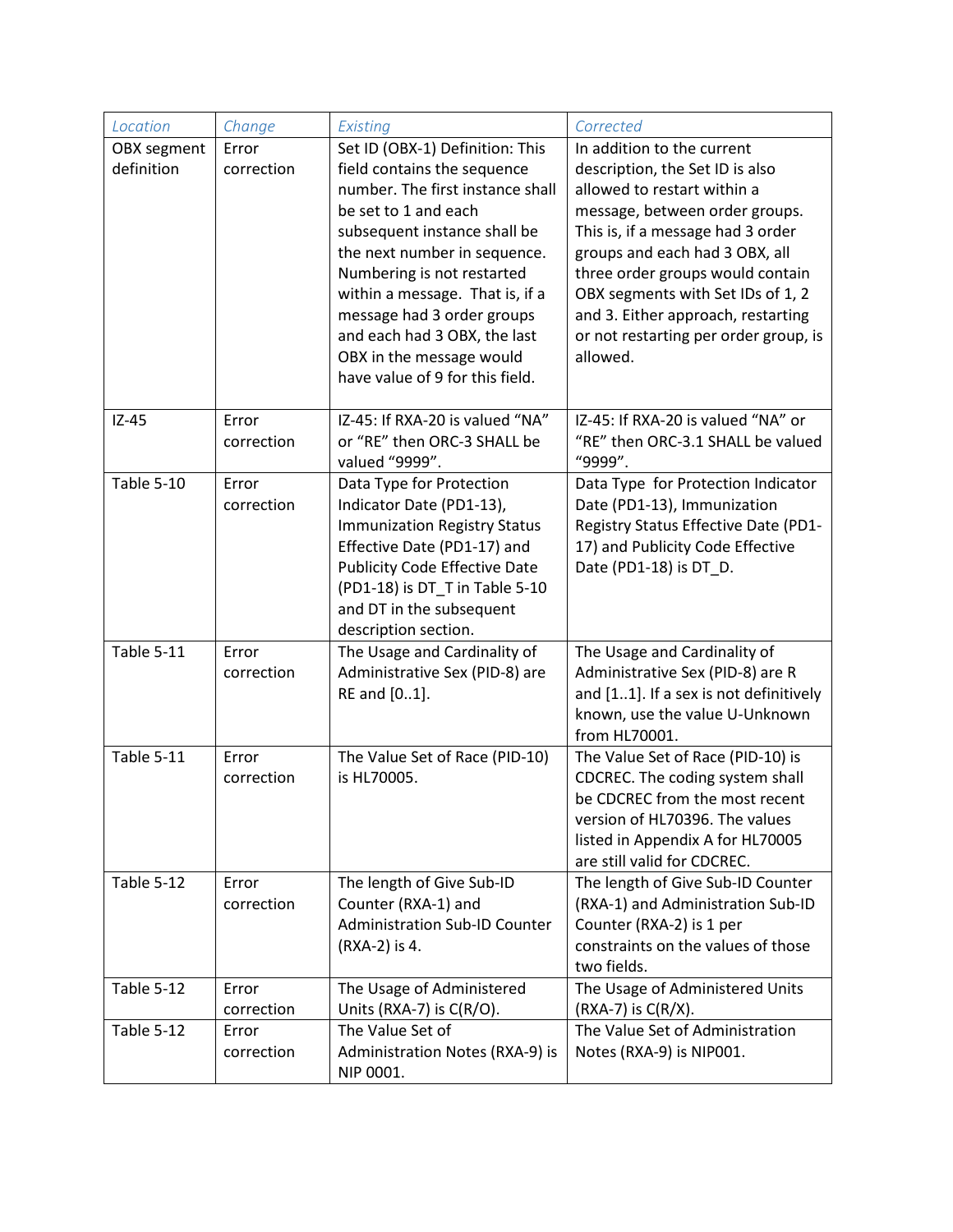| Location    | Change     | Existing                        | Corrected                          |
|-------------|------------|---------------------------------|------------------------------------|
| $IZ-47$     | Error      | If RA-20 is NOT valued "CP" or  | If RXA-20 is NOT valued "CP" or    |
|             | correction | "PA" then the first occurrence  | "PA" then the first occurrence of  |
|             |            | of RXA-9.1 (admin notes)        | RXA-9.1 (admin notes) SHALL be     |
|             |            | SHALL be empty and the          | empty and the following            |
|             |            | following repetitions should be | occurrences should be empty or     |
|             |            | empty or valued with text       | valued with text notes.            |
|             |            | notes.                          |                                    |
| $IZ-49$     | Error      | IZ-49: If RXA-5.3 is valued     | IZ-49: If RXA-5.1 is valued "998"  |
|             | correction | "998" then RXA-6 shall be       | then RXA-6 shall be valued "999".  |
|             |            | valued "999".                   |                                    |
| RXA segment | Error      | IZ-50: If the first instance of | IZ-50 is no longer enforced and    |
| definition  | correction | RXA-9.1 is not valued "00" then | shall be disregarded. Scenarios    |
|             |            | RXA-6 (administered amount)     | exist where RXA-9.1 may be a value |
|             |            | SHALL be valued "999"           | other than "00" but an             |
|             |            |                                 | administered amount may be         |
|             |            |                                 | known and should be sent.          |

### Errata

| Location | Change              | Existing                                                                  | Corrected                                                                                                                                                                 |
|----------|---------------------|---------------------------------------------------------------------------|---------------------------------------------------------------------------------------------------------------------------------------------------------------------------|
| $IZ-51$  | Error<br>correction | MSH-9 (Message Type) SHALL<br>contain the constant value<br>"ACK^VO4^ACK" | MSH-9 (Message Type) SHALL<br>contain the constant value<br>"ACK^V04^ACK" or "ACK^Q11^ACK"<br>depending on the type of message<br>triggering the ACK response<br>message. |

# Profile Z34

## Clarifications

| Location                      | Existing                             | Clarification                        |
|-------------------------------|--------------------------------------|--------------------------------------|
| <b>RCP-2 Quantity Limited</b> | Definition: This field contains the  | The value sent in RCP-2.1 represents |
| Request                       | maximum length of the response       | the maximum number of client         |
|                               | that can be accepted by the          | (patient) records that should be     |
|                               | requesting system. Valid entries are | returned in the response message.    |
|                               | numerical values (in the first       | There is no maximum number of        |
|                               | component) given in the units        | immunization records for the client  |
|                               | specified in the second component.   | in the response message.             |
|                               | Default is LI (lines). The expected  |                                      |
|                               | type is records, so the second       | Given that RCP-2.2 is constrained to |
|                               | component is constrained to RD.      | "RD&records&HL70126", the default    |
|                               |                                      | value specified in the text is not   |
|                               |                                      | relevant.                            |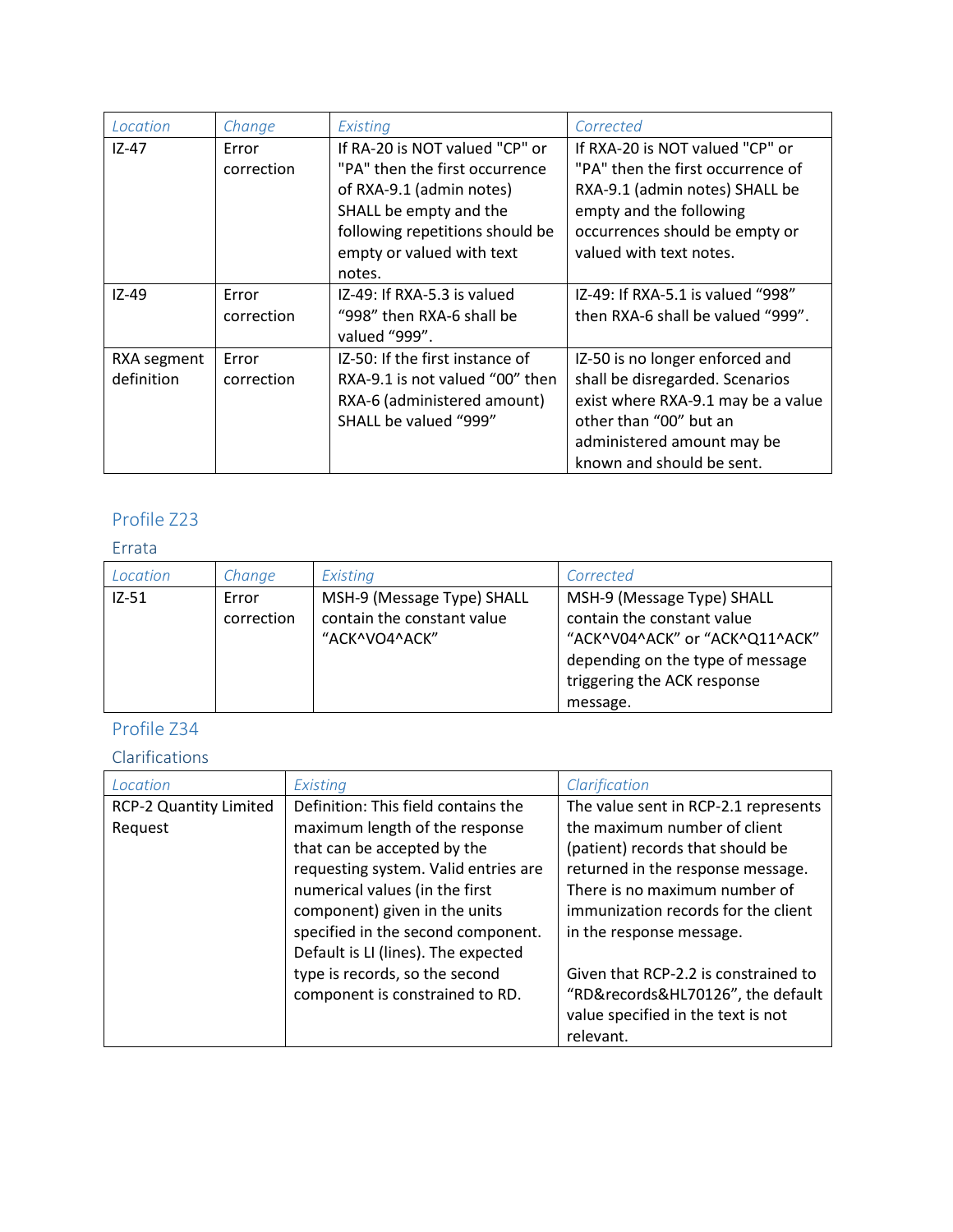Errata

| Location   | Change     | Existing                              | Corrected                                |
|------------|------------|---------------------------------------|------------------------------------------|
| Table 7-4  | Error      | HL70362 is called out as the          | The Value Sets to use in Sending         |
|            | correction | Value Set for Sending                 | <b>Responsible Organization (MSH-22)</b> |
|            |            | <b>Responsible Organization (MSH-</b> | and Receiving Responsible                |
|            |            | 22) and Receiving Responsible         | Organization (MSH-23) are defined        |
|            |            | Organization (MSH-23).                | in the XON data type. HL70362 does       |
|            |            |                                       | not apply to these fields.               |
| Table 7-5  | Omission   | QPD fields 3 through 11 lack an       | PatientList (QPD-3) has a Cardinality    |
|            | correction | explicit Cardinality.                 | of [0*]. QPD fields 4 through 11         |
|            |            |                                       | have a Cardinality of [01].              |
| Table 7-5  | Omission   | Patient Sex (QPD-7) does not          | Patient Sex (QPD-7) uses the value       |
|            | correction | have a Value Set defined.             | set HL70001.                             |
| Table 7-5  | Omission   | Patient Multiple Birth Indicator      | Patient Multiple Birth Indicator         |
|            | correction | (QPD-10) does not have a Value        | (QPD-10) uses the value set              |
|            |            | Set defined.                          | HL70136.                                 |
| Table 7-5  | Error      | Usage of Client Last Updated          | Usage of Client Last Updated Date        |
|            | correction | Date (QPD-12) and Client Last         | (QPD-12) and Client Last Update          |
|            |            | Update Facility (QPD-13) are RE.      | Facility (QPD-13) are O.                 |
| QPD        | Omission   | The comment for Message               | The following new Conformance            |
| segment    | correction | Query Name (QPD-1) in Table 7-        | Statement now applies to the QPD         |
| definition |            | 5 constrains the value of the         | segment in the Z34 profile:              |
|            |            | field, but the necessary              | IZ-67: QPD-1 (Message Query Name)        |
|            |            | <b>Conformance Statement was</b>      | SHALL be valued "Z34^Request             |
|            |            | omitted.                              | Immunization History^CDCPHINVS".         |
|            |            |                                       | Note that the value of QPD-1.2 in IZ-    |
|            |            |                                       | 67 varies from comment in Table 7-       |
|            |            |                                       | 5. The value in the Conformance          |
|            |            |                                       | Statement is the correct value.          |

# Profile Z32

Clarifications

| Location     | Existing                                                                                             | Clarification                                                                                                                                                                                                                                                                 |
|--------------|------------------------------------------------------------------------------------------------------|-------------------------------------------------------------------------------------------------------------------------------------------------------------------------------------------------------------------------------------------------------------------------------|
| IZ-31 and 47 | Current wording implies that<br>empty repetitions of<br>Administration Notes (RXA-9) are<br>allowed. | The first occurrence should be either<br>null or a value from the NIP001 value<br>set. Any additional occurrences may be<br>valued with text notes using the CE TX<br>data type if local agreement allows.<br>Empty occurrences, other than the<br>first, should not be sent. |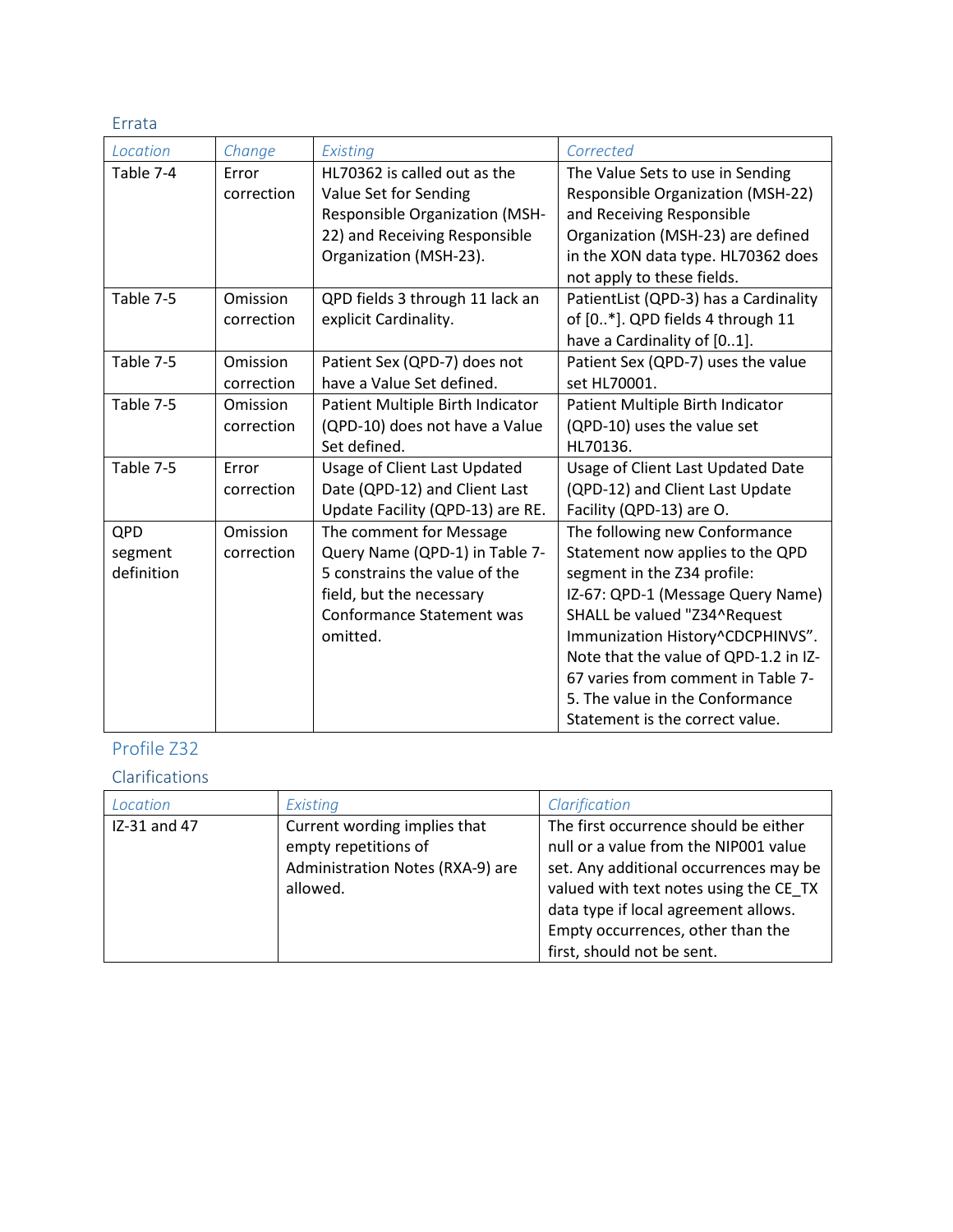| Location      | Existing                                                                           | Clarification                                                                                                                                                                                                                                                                                                                |
|---------------|------------------------------------------------------------------------------------|------------------------------------------------------------------------------------------------------------------------------------------------------------------------------------------------------------------------------------------------------------------------------------------------------------------------------|
| <b>OBX-17</b> | CDCPHINVS is called out as the<br>value set for Observation Method<br>$(OBX-17)$ . | The value set for sending the funding<br>eligibility Observation Method in OBX-<br>$17$ is<br>PNHV_FundingEligibilityObsMethod_IIS<br>which is described in Appendix A. Only<br>two values, VXC40 and VXC41 are valid<br>for this field. The Coding System to be<br>send in OBX-17.3 is CDCPHINVS as<br>given in Appendix A. |

| Location    | Change     | Existing                          | Corrected                              |
|-------------|------------|-----------------------------------|----------------------------------------|
| Table 8-1   | Error      | Usage for the NTE segment is      | Exchange of NTE segments is by         |
|             | correction | RE.                               | local agreement, therefore the         |
|             |            |                                   | usage of the NTE segment is O.         |
| Table 8-2   | Error      | The Cardinality of Error Location | The footnote does not apply to the     |
|             | correction | (ERR-2) has a footnote.           | ERR segment for any profile other      |
|             |            |                                   | than the Z23 profile. The underlying   |
|             |            |                                   | HL7 Base Standard does not allow       |
|             |            |                                   | the ERR segment to repeat in an        |
|             |            |                                   | RSP^K11 message.                       |
| Table 8-2   | Error      | Length for Severity (ERR-4) is    | Length for ERR-4 is 1.                 |
|             | correction | "11".                             |                                        |
| Table 8-3   | Omission   | Cardinality is missing for        | Insurance Company ID (IN1-3), Plan     |
|             | correction | Insurance Company ID (IN1-3),     | Type (IN1-15) have a Cardinality of    |
|             |            | Plan Type (IN1-15) and            | [11]. Verification Date/Time (IN1-     |
|             |            | Verification Date/Time (IN1-29).  | 29) has a Cardinality of [01].         |
| Table 8-3   | Error      | The comment for Verification      | The comment for Verification           |
|             | correction | Date/Time (IN1-29) describes      | Date/Time (IN1-29) implies that the    |
|             |            | the necessary precision for the   | year, month and day are optional by    |
|             |            | field.                            | virtue of using the [] characters. Per |
|             |            |                                   | the definition of the TS_NZ data       |
|             |            |                                   | type, precision down to the day is     |
|             |            |                                   | required. Disregard the comment        |
|             |            |                                   | and refer to the definition of TS NZ.  |
| IN1 segment | Omission   | The Set ID (IN1-1) field          | The following new Conformance          |
| definition  | correction | definition describes the usage of | Statement now applies to the IN1       |
|             |            | IN1-1 but the necessary           | segment in the Z32 profile:            |
|             |            | <b>Conformance Statement was</b>  | IZ-69: IN1-1 (Set ID-IN1) SHALL be     |
|             |            | omitted.                          | valued "1".                            |
| Table 8-4   | Error      | Usage for Delayed                 | Usage for Delayed                      |
|             | correction | Acknowledgement Type (MSA-5)      | Acknowledgement Type (MSA-5) is        |
|             |            | is O.                             | "Х".                                   |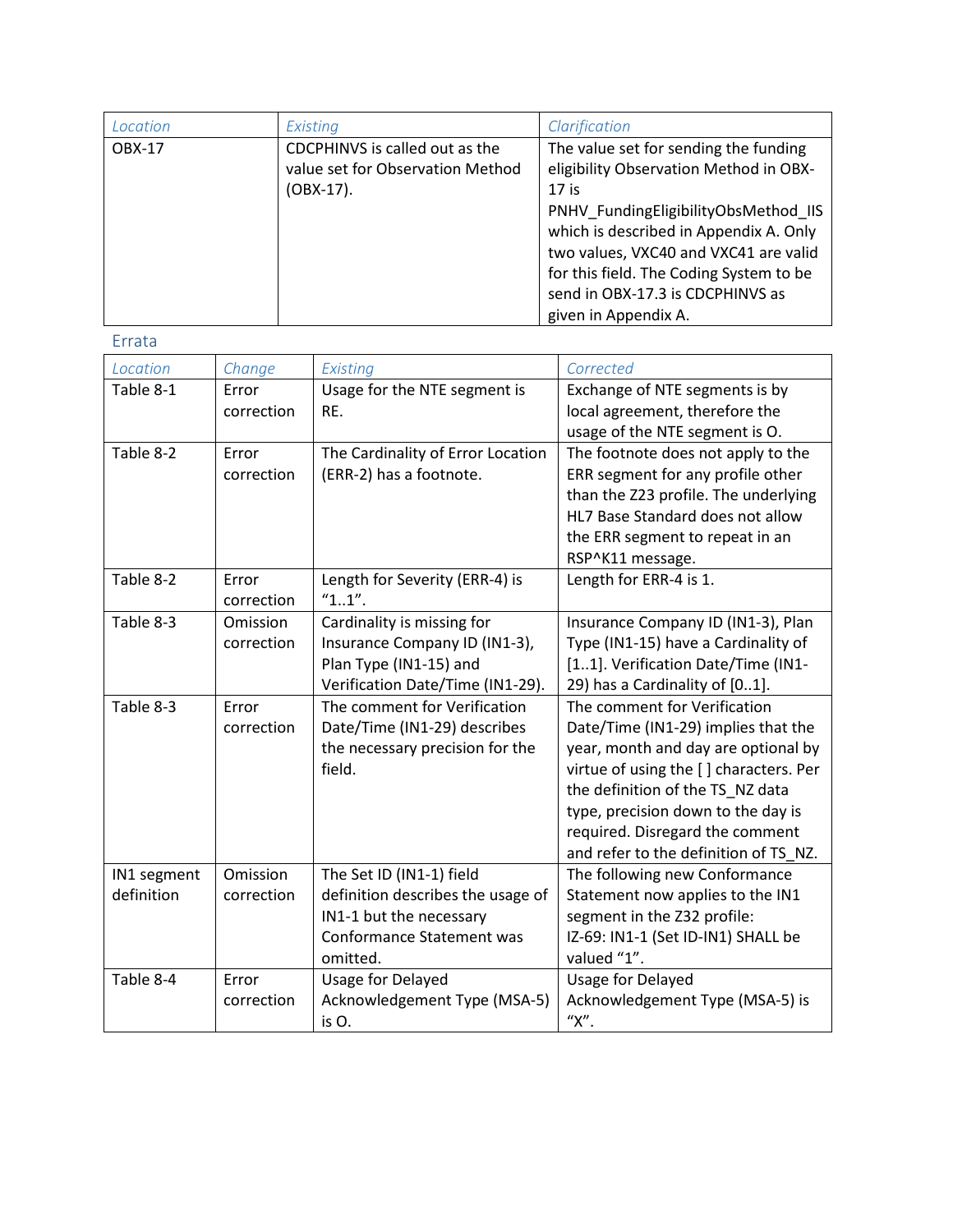| Location    | Change     | Existing                                                       | Corrected                                                                    |
|-------------|------------|----------------------------------------------------------------|------------------------------------------------------------------------------|
| Table 8-5   | Error      | The Cardinality of Accept                                      | The Cardinality of Accept                                                    |
|             | correction | Acknowledgement Type (MSH-                                     | Acknowledgement Type (MSH-15) is                                             |
|             |            | 15) is [01] and the Constraint is                              | [11] to match the Usage of R and                                             |
|             |            | "ER".                                                          | the Constraint is "NE" to match IZ-                                          |
|             |            |                                                                | 53.                                                                          |
| Table 8-5   | Error      | The Cardinality of Application                                 | The Cardinality of Application                                               |
|             | correction | Acknowledgement Type (MSH-                                     | Acknowledgement Type (MSH-16) is                                             |
|             |            | 16) is [01] and the Constraint is                              | [11] to match the Usage of R and                                             |
|             |            | "AL".                                                          | the Constraint is "NE" to match IZ-                                          |
|             |            |                                                                | 52.                                                                          |
| Table 8-5   | Error      | Usage for Country Code (MSH-                                   | Usage for Country Code (MSH-17),                                             |
|             | correction | 17), Character Set (MSH-18),                                   | Character Set (MSH-18), Principal                                            |
|             |            | Principal Language of Message                                  | Language of Message (MSH-19) and                                             |
|             |            | (MSH-19) and Alternate                                         | Alternate Character Set Handling                                             |
|             |            | <b>Character Set Handling Scheme</b>                           | Scheme (MSH-20) is O.                                                        |
|             |            | (MSH-20) is X.                                                 |                                                                              |
| Table 8-5   | Error      | HL70362 is called out as the                                   | The Value Sets to use in Sending<br><b>Responsible Organization (MSH-22)</b> |
|             | correction | Value Set for Sending<br><b>Responsible Organization (MSH-</b> | and Receiving Responsible                                                    |
|             |            | 22) and Receiving Responsible                                  | Organization (MSH-23) are defined                                            |
|             |            | Organization (MSH-23).                                         | in the XON data type. HL70362 does                                           |
|             |            |                                                                | not apply to these fields.                                                   |
| NK1 segment | Omission   | The Set ID (NK1-1) field                                       | The following new Conformance                                                |
| definition  | correction | definition describes the usage of                              | Statement now applies to the NK1                                             |
|             |            | NK1-1 but the necessary                                        | segment in the Z32 profile:                                                  |
|             |            | Conformance Statement was                                      | IZ-70: NK1-1 (Set ID-NK1) SHALL be                                           |
|             |            | omitted.                                                       | valued sequentially starting with the                                        |
|             |            |                                                                | value "1".                                                                   |
| Table 8-8   | Error      | The Conditional Predicate for                                  | The Conditional Predicate should                                             |
|             | correction | Units (OBX-6) requires that OBX-                               | only apply if Data Type (OBX-2) is                                           |
|             |            | 6 be populated if Data Type                                    | "NM". The "SN" data type is not                                              |
|             |            | (OBX-2) is either "NM" or "SN"                                 | required by an Observation IDs                                               |
|             |            |                                                                | defined by this IG.                                                          |
| OBX segment | Omission   | IZ-44 is not listed as an                                      | IZ-44 applies to the OBX segment in                                          |
| definition  | correction | applicable Conformance                                         | the Z32 profile.                                                             |
|             |            | Statement.                                                     |                                                                              |
| $IZ-21$     | Error      | The value of OBX-2 (Value Type)                                | IZ-21 has been removed. Required                                             |
|             | correction | SHALL be one of the following:                                 | Value Types are defined by the                                               |
|             |            | CE, NM, ST, DT, ID or TS                                       | required Observation IDs (OBX-3)                                             |
|             |            |                                                                | per profile (see the CDC-defined                                             |
|             |            |                                                                | NIP003 table in Appendix A). By local                                        |
|             |            |                                                                | agreement, OBX segments using                                                |
|             |            |                                                                | other data types may be sent.                                                |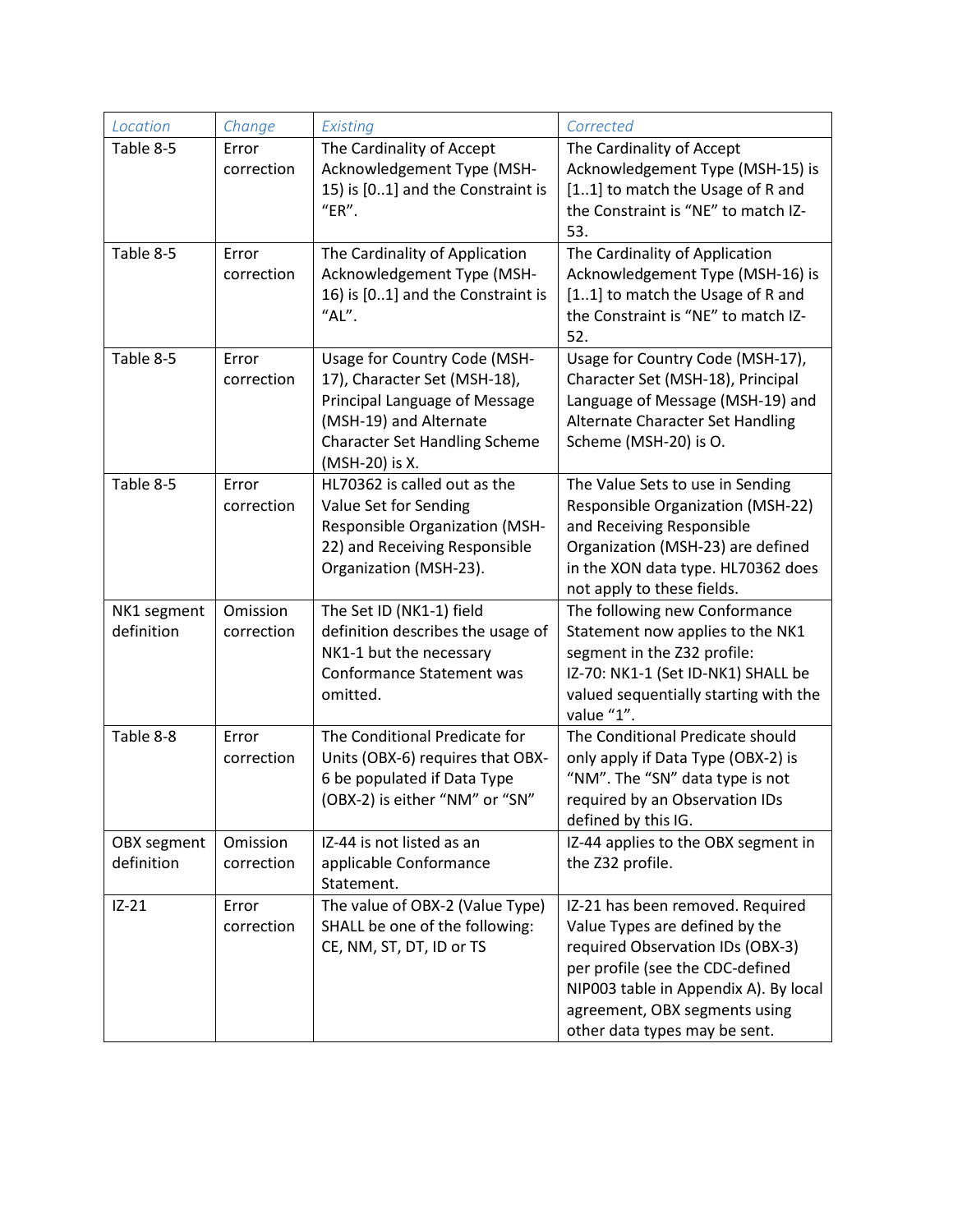| Location    | Change                 | Existing                                                                                          | Corrected                                                                                                                                                                                                          |
|-------------|------------------------|---------------------------------------------------------------------------------------------------|--------------------------------------------------------------------------------------------------------------------------------------------------------------------------------------------------------------------|
| $IZ-36$     | Error<br>correction    | If OBX-3.1 is "69764-9" and<br>OBX-2 is "CE" then the value set<br>for OBX-5 shall be cdcgs1vis.  | If OBX-3.1 is "69764-9" and OBX-2 is<br>"CE" then the value set for OBX-5<br>shall be PHVS_VISBarcodes_IIS. Note<br>that PHVS VISBarcodes IIS uses<br>values from the cdcgs1vis Coding<br>System.                  |
| ORC segment | Omission               | IZ-45 is not listed as an                                                                         | IZ-45 applies to the ORC segment in                                                                                                                                                                                |
| definition  | correction             | applicable Conformance<br>Statement.                                                              | the Z32 profile.                                                                                                                                                                                                   |
| Table 8-12  | Error<br>correction    | The Usage and Cardinality of<br>Administrative Sex (PID-8) are<br>RE and [01].                    | The Usage and Cardinality of<br>Administrative Sex (PID-8) are R and<br>[11]. If a sex is not definitively<br>known, use the value U-Unknown<br>from HL70001.                                                      |
| Table 8-12  | Error<br>correction    | The Value Set of Race (PID-10) is<br>HL70005.                                                     | The Value Set of Race (PID-10) is<br>CDCREC. The coding system shall be<br><b>CDCREC from the most recent</b><br>version of HL70396. The values<br>listed in Appendix A for HL70005 are<br>still valid for CDCREC. |
| Table 8-13  | Error<br>correction    | The Usage and Cardinality of<br>Query Response Status (QAK-2)<br>are RE and [01].                 | The Usage and Cardinality of Query<br>Response Status (QAK-2) are R and<br>[11].                                                                                                                                   |
| Table 8-13  | Omission<br>correction | Query Response Status (QAK-2)<br>has no Value Set.                                                | The Value Set for Query Response<br>Status (QAK-2) shall be HL70208.                                                                                                                                               |
| Table 8-14  | Omission<br>correction | QPD fields 3 through 11 lack an<br>explicit Cardinality.                                          | PatientList (QPD-3) has a Cardinality<br>of [0*]. QPD fields 4 through 11<br>have a Cardinality of [01].                                                                                                           |
| Table 8-14  | Error<br>correction    | Data type of<br>PatientMotherMaidenName<br>(QPD-5) is XPN.                                        | Data type of<br>PatientMotherMaidenName (QPD-<br>5) is XPN_M to match the data type<br>in PID segments.                                                                                                            |
| Table 8-14  | Omission<br>correction | Patient Sex (QPD-7) does not<br>have a Value Set defined.                                         | Patient Sex (QPD-7) uses the value<br>set HL70001.                                                                                                                                                                 |
| Table 8-14  | Omission<br>correction | Patient Multiple Birth Indicator<br>(QPD-10) does not have a Value<br>Set defined.                | Patient Multiple Birth Indicator<br>(QPD-10) uses the value set<br>HL70136.                                                                                                                                        |
| Table 8-14  | Error<br>correction    | Usage of Client Last Updated<br>Date (QPD-12) and Client Last<br>Update Facility (QPD-13) are RE. | Usage of Client Last Updated Date<br>(QPD-12) and Client Last Update<br>Facility (QPD-13) are O.                                                                                                                   |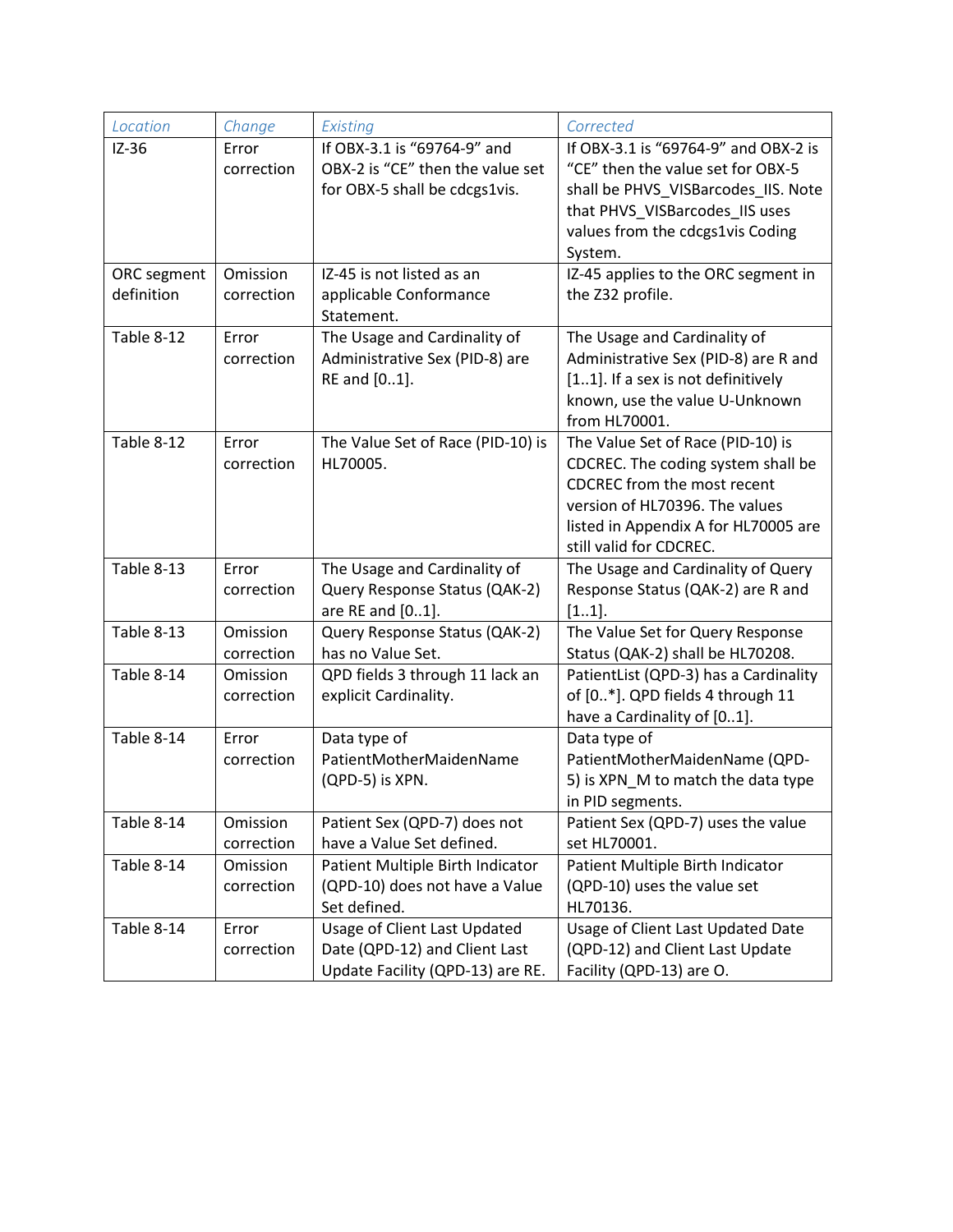| Location    | Change     | Existing                             | Corrected                             |
|-------------|------------|--------------------------------------|---------------------------------------|
| QPD         | Omission   | The comment for Message              | The following new Conformance         |
| segment     | correction | Query Name (QPD-1) in Table 8-       | Statement now applies to the QPD      |
| definition  |            | 14 constrains the value of the       | segment in the Z32 profile:           |
|             |            | field, but the necessary             | IZ-67: QPD-1 (Message Query Name)     |
|             |            | Conformance Statement was            | SHALL be valued "Z34^Request          |
|             |            | omitted.                             | Immunization History^CDCPHINVS".      |
|             |            |                                      | Note that the value of QPD-1.2 in IZ- |
|             |            |                                      | 67 varies from comment in Table 8-    |
|             |            |                                      | 14. The value in the Conformance      |
|             |            |                                      | Statement is the correct value.       |
| Table 8-15  | Frror      | The length of Give Sub-ID            | The length of Give Sub-ID Counter     |
|             | correction | Counter (RXA-1) and                  | (RXA-1) and Administration Sub-ID     |
|             |            | <b>Administration Sub-ID Counter</b> | Counter (RXA-2) is 1 per constraints  |
|             |            | (RXA-2) is 4.                        | on the values of those two fields.    |
| Table 8-15  | Error      | The Usage of Administered Units      | The Usage of Administered Units       |
|             | correction | (RXA-7) is C(R/O).                   | $(RXA-7)$ is $C(R/X)$ .               |
| Table 8-15  | Error      | The Value Set of Administration      | The Value Set of Administration       |
|             | correction | Notes (RXA-9) is NIP 0001.           | Notes (RXA-9) is NIP001.              |
| RXA segment | Frror      | IZ-50: If the first instance of      | IZ-50 is no longer enforced and shall |
| definition  | correction | RXA-9.1 is not valued "00" then      | be disregarded. Scenarios exist       |
|             |            | RXA-6 (administered amount)          | where RXA-9.1 may be a value other    |
|             |            | SHALL be valued "999"                | than "00" but an administered         |
|             |            |                                      | amount may be known and should        |
|             |            |                                      | be sent.                              |

| Location  | Change              | Existina                                                                                                   | Corrected                                                                                                                                            |
|-----------|---------------------|------------------------------------------------------------------------------------------------------------|------------------------------------------------------------------------------------------------------------------------------------------------------|
| Table 9-1 | Error<br>correction | Usage for the PD1 segment is<br>RE.                                                                        | Usage for the PD1 segment is O.                                                                                                                      |
| Table 9-4 | Error<br>correction | The Cardinality of Accept<br>Acknowledgement Type (MSH-<br>15) is [01] and the Constraint is<br>"ER".      | The Cardinality of Accept<br>Acknowledgement Type (MSH-15) is<br>[11] to match the Usage of R and<br>the Constraint is "NE" to match IZ-<br>53.      |
| Table 9-4 | Error<br>correction | The Cardinality of Application<br>Acknowledgement Type (MSH-<br>16) is [01] and the Constraint is<br>"AL". | The Cardinality of Application<br>Acknowledgement Type (MSH-16) is<br>[11] to match the Usage of R and<br>the Constraint is "NE" to match IZ-<br>52. |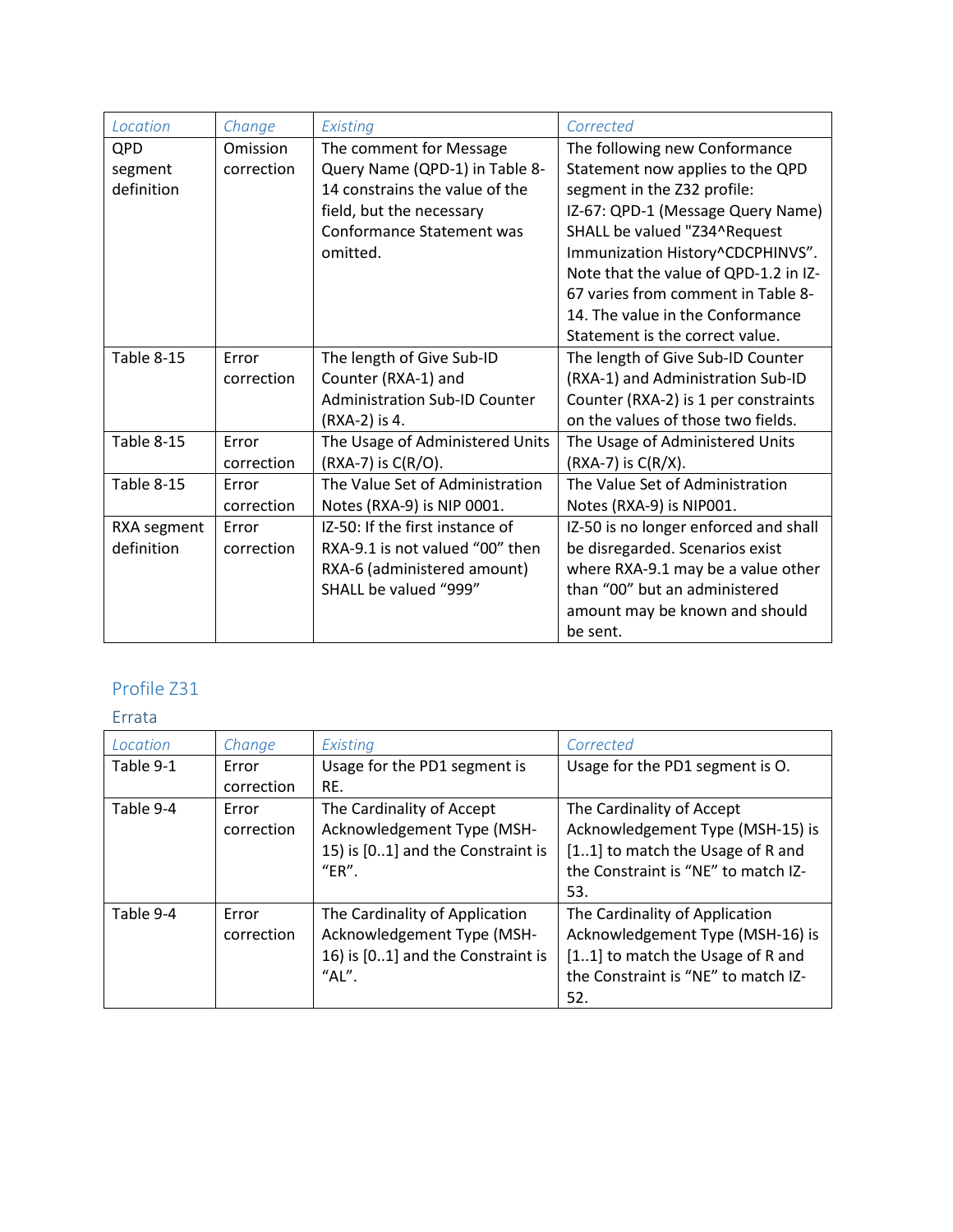| Location    | Change     | Existing                                                    | Corrected                             |
|-------------|------------|-------------------------------------------------------------|---------------------------------------|
| Table 9-4   | Error      | Usage for Country Code (MSH-                                | Usage for Country Code (MSH-17),      |
|             | correction | 17), Character Set (MSH-18),                                | Character Set (MSH-18), Principal     |
|             |            | Principal Language of Message                               | Language of Message (MSH-19) and      |
|             |            | (MSH-19) and Alternate                                      | Alternate Character Set Handling      |
|             |            | <b>Character Set Handling Scheme</b>                        | Scheme (MSH-20) is O.                 |
|             |            | (MSH-20) is X.                                              |                                       |
| Table 9-4   | Error      | HL70362 is called out as the                                | The Value Sets to use in Sending      |
|             | correction | Value Set for Sending                                       | Responsible Organization (MSH-22)     |
|             |            | Responsible Organization (MSH-                              | and Receiving Responsible             |
|             |            | 22) and Receiving Responsible                               | Organization (MSH-23) are defined     |
|             |            | Organization (MSH-23).                                      | in the XON data type. HL70362 does    |
|             |            |                                                             | not apply to these fields.            |
| NK1 segment | Omission   | The Set ID (NK1-1) field                                    | The following new Conformance         |
| definition  | correction | definition describes the usage of                           | Statement now applies to the NK1      |
|             |            | NK1-1 but the necessary                                     | segment in the Z31 profile:           |
|             |            | <b>Conformance Statement was</b>                            | IZ-70: NK1-1 (Set ID-NK1) SHALL be    |
|             |            | omitted.                                                    | valued sequentially starting with the |
|             |            |                                                             | value "1".                            |
| QAK segment | Omission   | The Z31 profile is currently                                | Refer to the QAK Segment Level        |
| definition  | correction | missing the Segment Level<br>definition of the QAK segment. | definition for the Z32 profile.       |
| Table 9-6   | Omission   | QPD fields 3 through 11 lack an                             | PatientList (QPD-3) has a Cardinality |
|             | correction | explicit Cardinality.                                       | of [0*]. QPD fields 4 through 11      |
|             |            |                                                             | have a Cardinality of [01].           |
| Table 9-6   | Error      | Data type of                                                | Data type of                          |
|             | correction | PatientMotherMaidenName                                     | PatientMotherMaidenName (QPD-         |
|             |            | (QPD-5) is XPN.                                             | 5) is XPN_M to match the data type    |
|             |            |                                                             | in PID segments.                      |
| Table 9-6   | Omission   | Patient Sex (QPD-7) does not                                | Patient Sex (QPD-7) uses the value    |
|             | correction | have a Value Set defined.                                   | set HL70001.                          |
| Table 9-6   | Omission   | Patient Multiple Birth Indicator                            | Patient Multiple Birth Indicator      |
|             | correction | (QPD-10) does not have a Value                              | (QPD-10) uses the value set           |
|             |            | Set defined.                                                | HL70136.                              |
| Table 9-6   | Error      | Usage of Client Last Updated                                | Usage of Client Last Updated Date     |
|             | correction | Date (QPD-12) and Client Last                               | (QPD-12) and Client Last Update       |
|             |            | Update Facility (QPD-13) are RE.                            | Facility (QPD-13) are O.              |
| QPD         | Omission   | The comment for Message                                     | The following new Conformance         |
| segment     | correction | Query Name (QPD-1) in Table 9-                              | Statement now applies to the QPD      |
| definition  |            | 6 constrains the value of the                               | segment in the Z31 profile:           |
|             |            | field, but the necessary                                    | IZ-67: QPD-1 (Message Query Name)     |
|             |            | Conformance Statement was                                   | SHALL be valued "Z34^Request          |
|             |            | omitted.                                                    | Immunization History^CDCPHINVS".      |
|             |            |                                                             | Note that the value of QPD-1.2 in IZ- |
|             |            |                                                             | 67 varies from comment in Table 9-    |
|             |            |                                                             | 6. The value in the Conformance       |
|             |            |                                                             | Statement is the correct value.       |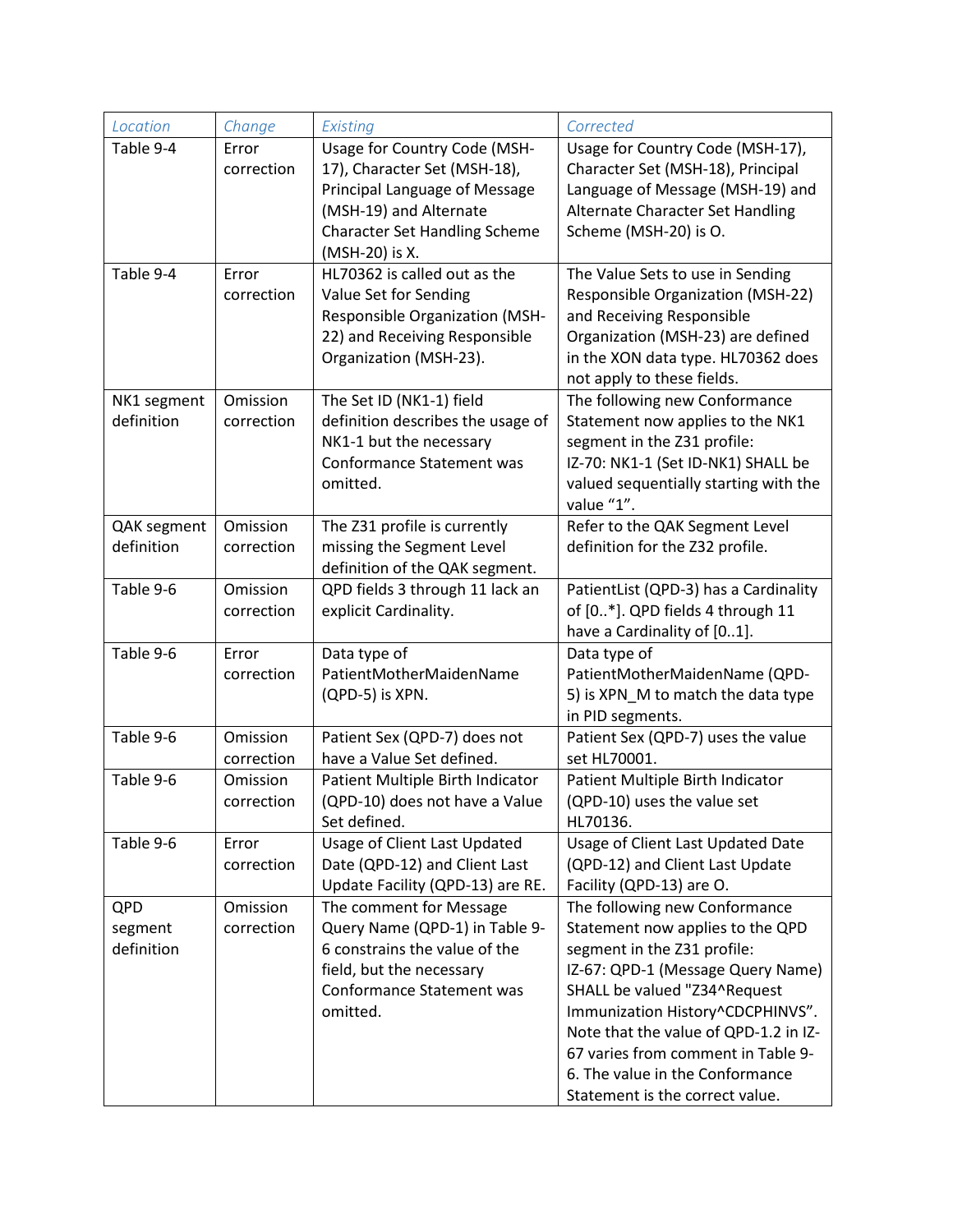| Location  | Change     | Existing                          | Corrected                             |
|-----------|------------|-----------------------------------|---------------------------------------|
| Table 9-7 | Error      | The Usage and Cardinality of      | The Usage and Cardinality of          |
|           | correction | Administrative Sex (PID-8) are    | Administrative Sex (PID-8) are R and  |
|           |            | RE and [01].                      | [11]. If a sex is not definitively    |
|           |            |                                   | known, use the value U-Unknown        |
|           |            |                                   | from HL70001.                         |
| Table 9-7 | Error      | The Value Set of Race (PID-10) is | The Value Set of Race (PID-10) is     |
|           | correction | HL70005.                          | CDCREC. The coding system shall be    |
|           |            |                                   | <b>CDCREC</b> from the most recent    |
|           |            |                                   | version of HL70396. The values        |
|           |            |                                   | listed in Appendix A for HL70005 are  |
|           |            |                                   | still valid for CDCREC.               |
| Table-9-7 | Error      | Value Set for Ethnic Group (PID-  | Value Set for Ethnic Group (PID-22)   |
|           | correction | 22) references HL70189.           | shall be CDCREC. The coding system    |
|           |            |                                   | shall be CDCREC from the most         |
|           |            |                                   | recent version of HL70396.            |
| $IZ-46$   | Frror      | IZ-46 is present in the document  | IZ-46 is replaced in profile Z31 with |
|           | correction | with multiple different texts     | the following conformance             |
|           |            | including the text below in       | statement:                            |
|           |            | profile Z31:                      | IZ-72: PID-1 (Set ID-PID) SHALL be    |
|           |            | IZ-46: PID-1 SHALL be a positive  | valued sequentially starting with the |
|           |            | integer.                          | value "1".                            |

| Location          | Change     | Existing                              | Corrected                          |
|-------------------|------------|---------------------------------------|------------------------------------|
| Table 10-5        | Error      | The Cardinality of Accept             | The Cardinality of Accept          |
|                   | correction | Acknowledgement Type (MSH-            | Acknowledgement Type (MSH-15) is   |
|                   |            | 15) is [01]                           | [11] to match the Usage of R.      |
| Table 10-5        | Error      | The Cardinality of Application        | The Cardinality of Application     |
|                   | correction | Acknowledgement Type (MSH-            | Acknowledgement Type (MSH-16) is   |
|                   |            | 16) is [01]                           | [11] to match the Usage of R.      |
| Table 10-5        | Error      | Usage for Country Code (MSH-          | Usage for Country Code (MSH-17),   |
|                   | correction | 17), Character Set (MSH-18),          | Character Set (MSH-18), Principal  |
|                   |            | Principal Language of Message         | Language of Message (MSH-19) and   |
|                   |            | (MSH-19) and Alternate                | Alternate Character Set Handling   |
|                   |            | <b>Character Set Handling Scheme</b>  | Scheme (MSH-20) is O.              |
|                   |            | (MSH-20) is X.                        |                                    |
| <b>Table 10-5</b> | Error      | HL70362 is called out as the          | The Value Sets to use in Sending   |
|                   | correction | Value Set for Sending                 | Responsible Organization (MSH-22)  |
|                   |            | <b>Responsible Organization (MSH-</b> | and Receiving Responsible          |
|                   |            | 22) and Receiving Responsible         | Organization (MSH-23) are defined  |
|                   |            | Organization (MSH-23).                | in the XON data type. HL70362 does |
|                   |            |                                       | not apply to these fields.         |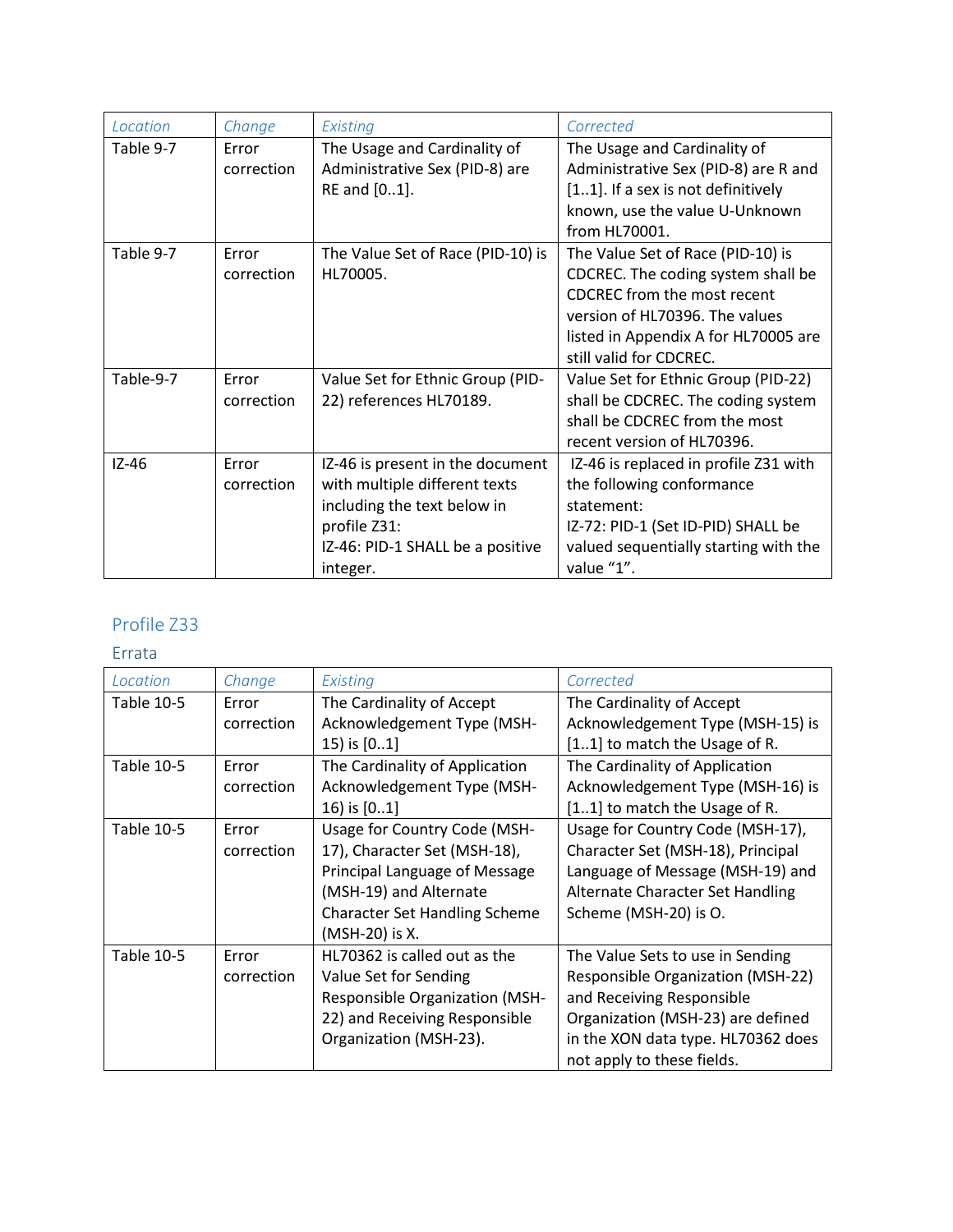| Location          | Change     | Existing                                                     | Corrected                                                       |
|-------------------|------------|--------------------------------------------------------------|-----------------------------------------------------------------|
| QAK segment       | Omission   | The Z33 profile is currently                                 | Refer to the QAK Segment Level                                  |
| definition        | correction | missing the Segment Level                                    | definition for the Z32 profile.                                 |
|                   |            | definition of the QAK segment.                               |                                                                 |
| <b>Table 10-6</b> | Omission   | QPD fields 3 through 11 lack an                              | PatientList (QPD-3) has a Cardinality                           |
|                   | correction | explicit Cardinality.                                        | of [0*]. QPD fields 4 through 11                                |
|                   |            |                                                              | have a Cardinality of [01].                                     |
| <b>Table 10-6</b> | Error      | Data type of                                                 | Data type of                                                    |
|                   | correction | PatientMotherMaidenName                                      | PatientMotherMaidenName (QPD-                                   |
|                   |            | (QPD-5) is XPN.                                              | 5) is XPN_M to match the data type                              |
|                   |            |                                                              | in PID segments.                                                |
| <b>Table 10-6</b> | Omission   | Patient Sex (QPD-7) does not                                 | Patient Sex (QPD-7) uses the value                              |
|                   | correction | have a Value Set defined.                                    | set HL70001.                                                    |
| <b>Table 10-6</b> | Omission   | Patient Multiple Birth Indicator                             | Patient Multiple Birth Indicator                                |
|                   | correction | (QPD-10) does not have a Value                               | (QPD-10) uses the value set                                     |
|                   |            | Set defined.                                                 | HL70136.                                                        |
| <b>Table 10-6</b> | Error      | Usage of Client Last Updated                                 | Usage of Client Last Updated Date                               |
|                   | correction | Date (QPD-12) and Client Last                                | (QPD-12) and Client Last Update                                 |
|                   |            | Update Facility (QPD-13) are RE.                             | Facility (QPD-13) are O.                                        |
| QPD               | Omission   | The comment for Message                                      | The following new Conformance                                   |
| segment           | correction | Query Name (QPD-1) in Table                                  | Statement now applies to the QPD                                |
| definition        |            | 10-6 constrains the value of the                             | segment in the Z33 profile:                                     |
|                   |            | field, but the necessary<br><b>Conformance Statement was</b> | IZ-71: QPD-1 (Message Query Name)                               |
|                   |            | omitted.                                                     | SHALL be valued "Z34^Request<br>Immunization History^CDCPHINVS" |
|                   |            |                                                              | or "Z44^Request Evaluated History                               |
|                   |            |                                                              | and Forecast^CDCPHINVS"                                         |
|                   |            |                                                              | depending on the query profile                                  |
|                   |            |                                                              | received.                                                       |
|                   |            |                                                              | Note that the value of QPD-1.2 in IZ-                           |
|                   |            |                                                              | 71 varies from comment in Table 10-                             |
|                   |            |                                                              | 6. The value in the Conformance                                 |
|                   |            |                                                              | Statement is the correct value.                                 |

| Location                | Change              | Existing                                                                                           | Corrected                                                                      |
|-------------------------|---------------------|----------------------------------------------------------------------------------------------------|--------------------------------------------------------------------------------|
| Tables 11-4<br>and 11-5 | Error<br>correction | The Z44 profile does not include<br>the MSA and ERR segments, yet<br>a Segment Level definition is | Disregard the MSA and ERR<br>Segment Level definitions for the<br>Z44 profile. |
|                         |                     | included for both segments.                                                                        |                                                                                |
| Table 11-6              | Error               | The Cardinality of Accept                                                                          | The Cardinality of Accept                                                      |
|                         | correction          | Acknowledgement Type (MSH-                                                                         | Acknowledgement Type (MSH-15) is                                               |
|                         |                     | 15) is [01]                                                                                        | [11] to match the Usage of R.                                                  |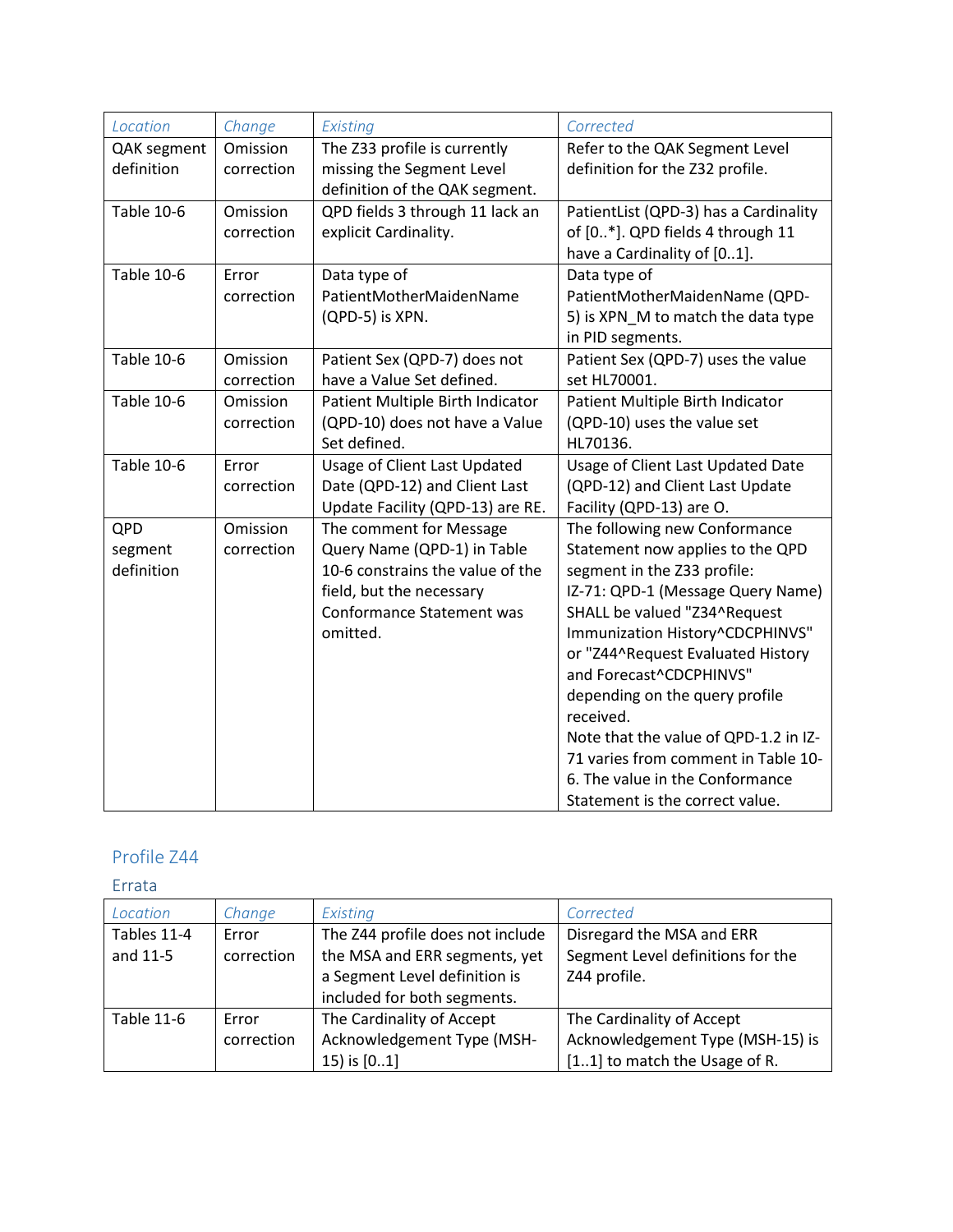| Location          | Change                 | Existing                                                 | Corrected                                                                 |
|-------------------|------------------------|----------------------------------------------------------|---------------------------------------------------------------------------|
| <b>Table 11-6</b> | Error                  | The Cardinality of Application                           | The Cardinality of Application                                            |
|                   | correction             | Acknowledgement Type (MSH-                               | Acknowledgement Type (MSH-16) is                                          |
|                   |                        | 16) is [01]                                              | [11] to match the Usage of R.                                             |
| <b>Table 11-6</b> | Error                  | Usage for Country Code (MSH-                             | Usage for Country Code (MSH-17),                                          |
|                   | correction             | 17), Character Set (MSH-18),                             | Character Set (MSH-18), Principal                                         |
|                   |                        | Principal Language of Message                            | Language of Message (MSH-19) and                                          |
|                   |                        | (MSH-19) and Alternate                                   | Alternate Character Set Handling                                          |
|                   |                        | <b>Character Set Handling Scheme</b>                     | Scheme (MSH-20) is O.                                                     |
|                   |                        | (MSH-20) is X.                                           |                                                                           |
| <b>Table 11-6</b> | Error                  | HL70362 is called out as the                             | The Value Sets to use in Sending                                          |
|                   | correction             | Value Set for Sending                                    | <b>Responsible Organization (MSH-22)</b>                                  |
|                   |                        | Responsible Organization (MSH-                           | and Receiving Responsible                                                 |
|                   |                        | 22) and Receiving Responsible                            | Organization (MSH-23) are defined                                         |
|                   |                        | Organization (MSH-23).                                   | in the XON data type. HL70362 does                                        |
| <b>Table 11-7</b> |                        |                                                          | not apply to these fields.                                                |
|                   | Omission<br>correction | QPD fields 3 through 11 lack an<br>explicit Cardinality. | PatientList (QPD-3) has a Cardinality<br>of [0*]. QPD fields 4 through 11 |
|                   |                        |                                                          | have a Cardinality of [01].                                               |
| <b>Table 11-7</b> | Error                  | The value of MessageQeryName                             | The value of MessageQeryName                                              |
|                   | correction             | (QPD-1) is defined as:                                   | (QPD-1) is defined as:                                                    |
|                   |                        | Z34^Request Complete                                     | Z44^Request Evaluated History and                                         |
|                   |                        | Immunization                                             | Forecast^CDCPHINVS                                                        |
|                   |                        | History^CDCPHINVS                                        |                                                                           |
| <b>Table 11-7</b> | Error                  | Data type of                                             | Data type of                                                              |
|                   | correction             | PatientMotherMaidenName                                  | PatientMotherMaidenName (QPD-                                             |
|                   |                        | (QPD-5) is XPN.                                          | 5) is XPN_M to match the data type                                        |
|                   |                        |                                                          | in PID segments.                                                          |
| <b>Table 11-7</b> | Omission               | Patient Sex (QPD-7) does not                             | Patient Sex (QPD-7) uses the value                                        |
|                   | correction             | have a Value Set defined.                                | set HL70001.                                                              |
| <b>Table 11-7</b> | Omission               | Patient Multiple Birth Indicator                         | Patient Multiple Birth Indicator                                          |
|                   | correction             | (QPD-10) does not have a Value                           | (QPD-10) uses the value set                                               |
|                   |                        | Set defined.                                             | HL70136.                                                                  |
| <b>Table 11-7</b> | Error                  | Usage of Client Last Updated                             | Usage of Client Last Updated Date                                         |
|                   | correction             | Date (QPD-12) and Client Last                            | (QPD-12) and Client Last Update                                           |
|                   |                        | Update Facility (QPD-13) are RE.                         | Facility (QPD-13) are O.                                                  |
| QPD               | Omission               | The comment for Message                                  | The following new Conformance                                             |
| segment           | correction             | Query Name (QPD-1) in Table                              | Statement now applies to the QPD                                          |
| definition        |                        | 11-7 constrains the value of the                         | segment in the Z44 profile:                                               |
|                   |                        | field, but the necessary                                 | IZ-68: QPD-1 (Message Query Name)                                         |
|                   |                        | Conformance Statement was                                | SHALL be valued "Z44^Request                                              |
|                   |                        | omitted.                                                 | <b>Evaluated History and</b>                                              |
| <b>Table 11-8</b> | Error                  |                                                          | Forecast^CDCPHINVS".                                                      |
|                   | correction             | Data type of Mother's Maiden<br>Name is XPN MDN.         | Data type of Mother's Maiden Name<br>is XPN M.                            |
|                   |                        |                                                          |                                                                           |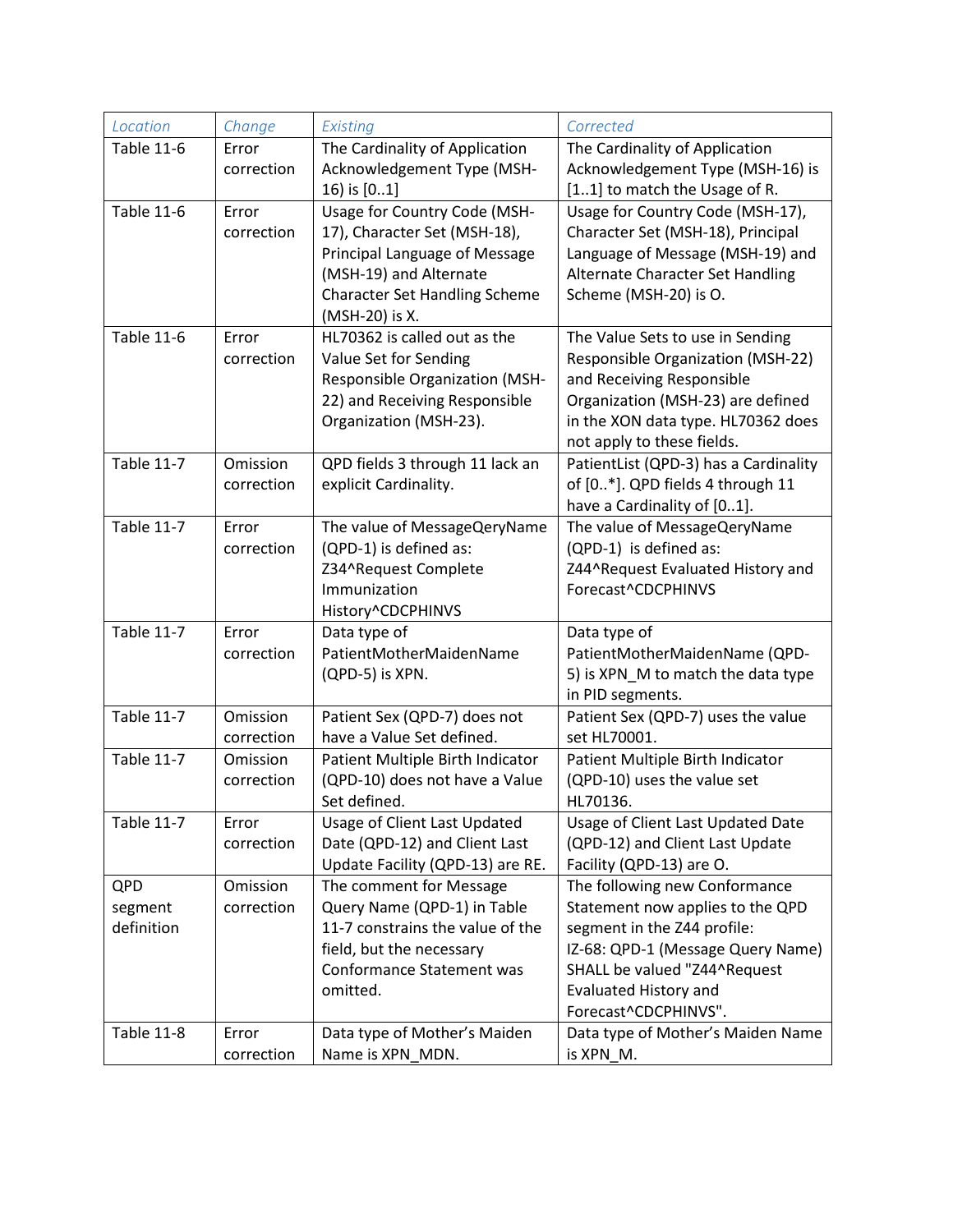| Location          | Change     | Existing                         | Corrected                        |
|-------------------|------------|----------------------------------|----------------------------------|
| <b>Table 11-9</b> | Omission   | The comment for Query Priority   | The following Conformance        |
|                   | correction | (RCP-1) in Table 11-9 constrains | Statement now applies to the RCP |
|                   |            | the value of the field, but the  | segment in the Z44 profile:      |
|                   |            | necessary Conformance            | IZ-27: Constrain RCP-1 (Query    |
|                   |            | Statement was omitted.           | Priority) to "I".                |

## Clarifications

| Location               | Existing                                                                                                               | Clarification                                                                                                                                                                                                                                                                                                                                                                   |
|------------------------|------------------------------------------------------------------------------------------------------------------------|---------------------------------------------------------------------------------------------------------------------------------------------------------------------------------------------------------------------------------------------------------------------------------------------------------------------------------------------------------------------------------|
| ORC segment definition | A single ORC segment is defined for<br>use with both the evaluated history<br>and forecast sections of the<br>message. | The population of the ORC segment<br>will vary for evaluated history and<br>forecast groups. For Forecast<br>segments, Filler Order Number<br>(ORC-3) is still required and is<br>subject to Conformance Statement<br>IZ-45. Placer Order Number (ORC-2)<br>and Entering Organization (ORC-17)<br>both have a usage of RE but are not<br>expected for forecast ORC<br>segments. |
| IZ-31 and 47           | Current wording implies that empty<br>repetitions of Administration Notes<br>(RXA-9) are allowed.                      | The first occurrence should be either<br>null or a value from the NIP001<br>value set. Any additional<br>occurrences may be valued with text<br>notes using the CE_TX data type if<br>local agreement allows. Empty<br>occurrences, other than the first,<br>should not be sent.                                                                                                |

| Location          | Change          | Existing                          | Corrected                              |
|-------------------|-----------------|-----------------------------------|----------------------------------------|
| <b>Table 12-1</b> | Error           | The ORC segment has a usage of    | The ORC segment has a usage of R       |
|                   | correction      | Ο.                                | and a Cardinality of [11].             |
| <b>Static</b>     | <b>Omission</b> | The ERR and MSA segments are      | Refer to the Segment Level             |
| Definition $-$    | correction      | part of the Z42 message profile   | definitions in the Z32 profile for the |
| Segment           |                 | but are not described.            | ERR and MSA segments.                  |
| Level             |                 |                                   |                                        |
| <b>Table 12-2</b> | Error           | The Cardinality of Accept         | The Cardinality of Accept              |
|                   | correction      | Acknowledgement Type (MSH-        | Acknowledgement Type (MSH-15) is       |
|                   |                 | 15) is $[01]$                     | [11] to match the Usage of R.          |
| <b>Table 12-2</b> | Error           | The Cardinality of Application    | The Cardinality of Application         |
|                   | correction      | Acknowledgement Type (MSH-        | Acknowledgement Type (MSH-16) is       |
|                   |                 | 16) is [01] and the Constraint is | [11] to match the Usage of R and       |
|                   |                 | "AL".                             | the Constraint is "NE" to match IZ-    |
|                   |                 |                                   | 52.                                    |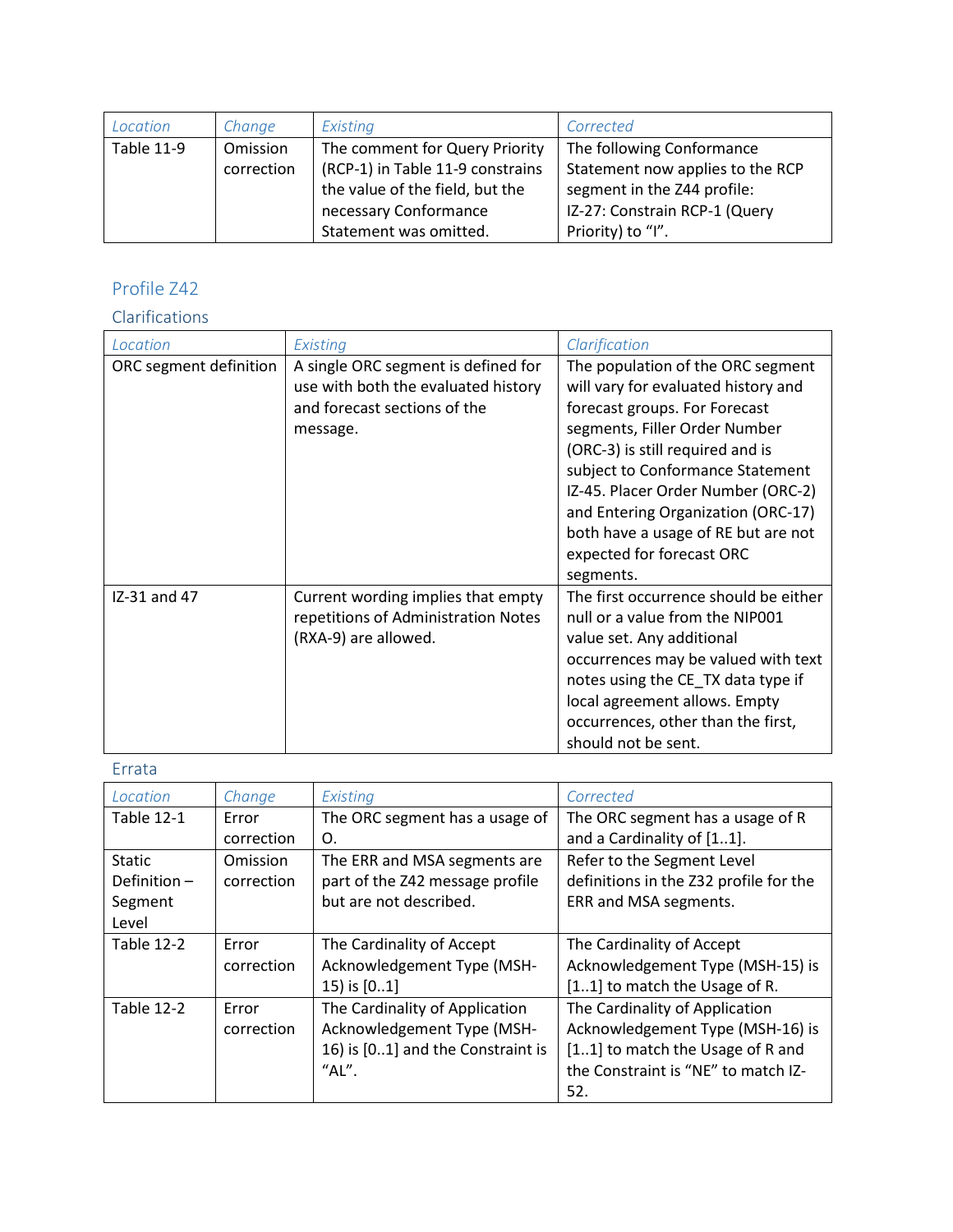| Location                  | Change                 | Existing                                                                                                                                                                                                        | Corrected                                                                                                                                                                                                                                             |
|---------------------------|------------------------|-----------------------------------------------------------------------------------------------------------------------------------------------------------------------------------------------------------------|-------------------------------------------------------------------------------------------------------------------------------------------------------------------------------------------------------------------------------------------------------|
| <b>Table 12-2</b>         | Error<br>correction    | Usage for Country Code (MSH-<br>17), Character Set (MSH-18),<br>Principal Language of Message<br>(MSH-19) and Alternate<br><b>Character Set Handling Scheme</b><br>(MSH-20) is X.                               | Usage for Country Code (MSH-17),<br>Character Set (MSH-18), Principal<br>Language of Message (MSH-19) and<br>Alternate Character Set Handling<br>Scheme (MSH-20) is O.                                                                                |
| Table 12-2                | Error<br>correction    | The Value Sets to use in Sending<br>Responsible Organization (MSH-<br>22) and Receiving Responsible<br>Organization (MSH-23) are<br>defined in the XON data type.<br>HL70362 does not apply to<br>these fields. | The Value Sets to use in Sending<br><b>Responsible Organization (MSH-22)</b><br>and Receiving Responsible<br>Organization (MSH-23) are defined<br>in the XON data type. HL70362 does<br>not apply to these fields.                                    |
| $IZ-55$                   | Error<br>correction    | Conformance Statement IZ-55 is<br>applied to the Z42 profile,<br>constraining Message Type<br>(MSH-9) to<br>"QBP^Q11^QBP_Q11".                                                                                  | IZ-55 does not apply and is replaced<br>by IZ-59 which constrains Message<br>Type (MSH-9) to<br>"RSP^K11^RSP_K11" as is<br>appropriate for the profile.                                                                                               |
| <b>Table 12-3</b>         | Error<br>correction    | The Conditional Predicate for<br>Units (OBX-6) requires that OBX-<br>6 be populated if Data Type<br>(OBX-2) is either "NM" or "SN"                                                                              | The Conditional Predicate should<br>only apply if Data Type (OBX-2) is<br>"NM". The "SN" data type is not<br>required by an Observation IDs<br>defined by this IG.                                                                                    |
| $IZ-21$                   | Error<br>correction    | The value of OBX-2 (Value Type)<br>SHALL be one of the following:<br>CE, NM, ST, DT, ID or TS                                                                                                                   | IZ-21 has been removed. Required<br>Value Types are defined by the<br>required Observation IDs (OBX-3)<br>per profile (see the CDC-defined<br>NIP003 table in Appendix A). By local<br>agreement, OBX segments using<br>other data types may be sent. |
| OBX segment<br>definition | Omission<br>correction | IZ-44 is not listed as an<br>applicable Conformance<br>Statement.                                                                                                                                               | IZ-44 applies to the OBX segment in<br>the Z42 profile.                                                                                                                                                                                               |
| ORC segment<br>definition | Omission<br>correction | IZ-45 is not listed as an<br>applicable Conformance<br>Statement.                                                                                                                                               | IZ-45 applies to the ORC segment in<br>the Z42 profile.                                                                                                                                                                                               |
| <b>Table 12-6</b>         | Error<br>correction    | The Usage and Cardinality of<br>Administrative Sex (PID-8) are<br>RE and [01].                                                                                                                                  | The Usage and Cardinality of<br>Administrative Sex (PID-8) are R and<br>[11]. If a sex is not definitively<br>known, use the value U-Unknown<br>from HL70001.                                                                                         |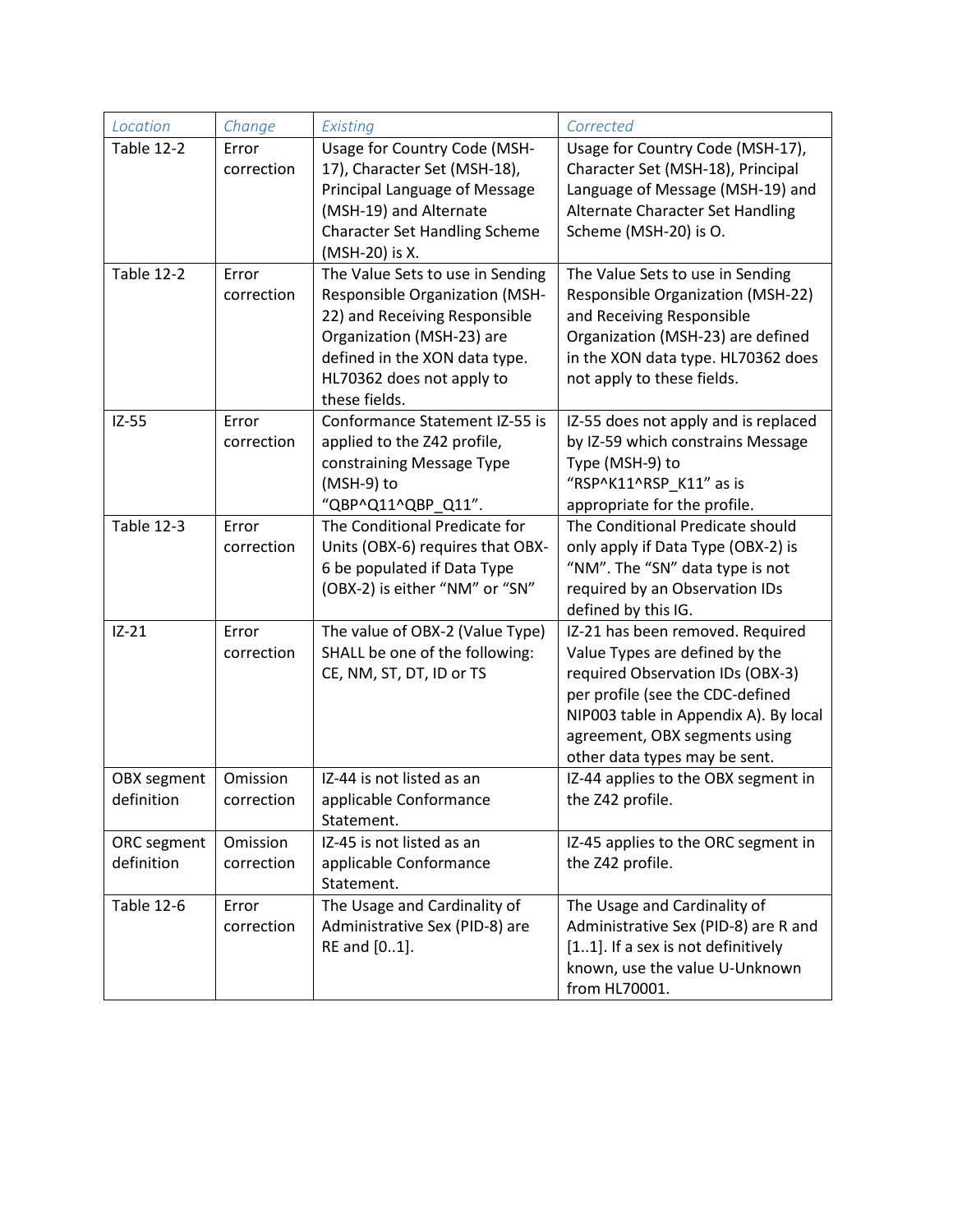| Location          | Change     | Existing                                                    | Corrected                             |
|-------------------|------------|-------------------------------------------------------------|---------------------------------------|
| <b>Table 12-6</b> | Error      | The Value Set of Race (PID-10) is                           | The Value Set of Race (PID-10) is     |
|                   | correction | HL70005.                                                    | CDCREC. The coding system shall be    |
|                   |            |                                                             | <b>CDCREC</b> from the most recent    |
|                   |            |                                                             | version of HL70396. The values        |
|                   |            |                                                             | listed in Appendix A for HL70005 are  |
|                   |            |                                                             | still valid for CDCREC.               |
| <b>Table 12-7</b> | Error      | The Usage and Cardinality of                                | The Usage and Cardinality of Query    |
|                   | correction | Query Response Status (QAK-2)                               | Response Status (QAK-2) are R and     |
|                   |            | are RE and [01].                                            | [11].                                 |
| <b>Table 12-7</b> | Omission   | Query Response Status (QAK-2)                               | The Value Set for Query Response      |
|                   |            | has no Value Set.                                           | Status (QAK-2) shall be HL70208.      |
| <b>Table 12-8</b> | Omission   | QPD fields 3 through 11 lack an                             | PatientList (QPD-3) has a Cardinality |
|                   | correction | explicit Cardinality.                                       | of [0*]. QPD fields 4 through 11      |
|                   |            |                                                             | have a Cardinality of [01].           |
| <b>Table 12-8</b> | Error      | The value of MessageQeryName                                | The value of MessageQeryName          |
|                   | correction | (QPD-1) is defined as:                                      | (QPD-1) is defined as:                |
|                   |            | Z34^Request Complete                                        | Z44^Request Evaluated History and     |
|                   |            | Immunization                                                | Forecast^CDCPHINVS                    |
|                   |            | History^CDCPHINVS                                           |                                       |
| <b>Table 12-8</b> | Error      | Data type of                                                | Data type of                          |
|                   | correction | PatientMotherMaidenName                                     | PatientMotherMaidenName (QPD-         |
|                   |            | (QPD-5) is XPN.                                             | 5) is XPN_M to match the data type    |
|                   |            |                                                             | in PID segments.                      |
| <b>Table 12-8</b> | Omission   | Patient Sex (QPD-7) does not                                | Patient Sex (QPD-7) uses the value    |
|                   | correction | have a Value Set defined.                                   | set HL70001.                          |
| <b>Table 12-8</b> | Omission   | Patient Multiple Birth Indicator                            | Patient Multiple Birth Indicator      |
|                   | correction | (QPD-10) does not have a Value                              | (QPD-10) uses the value set           |
|                   |            | Set defined.                                                | HL70136.                              |
| <b>Table 12-8</b> | Error      | <b>Usage of Client Last Updated</b>                         | Usage of Client Last Updated Date     |
|                   | correction | Date (QPD-12) and Client Last                               | (QPD-12) and Client Last Update       |
|                   |            | Update Facility (QPD-13) are RE.                            | Facility (QPD-13) are O.              |
| QPD               | Omission   | The comment for Message                                     | The following new Conformance         |
| segment           | correction | Query Name (QPD-1) in Table                                 | Statement now applies to the QPD      |
| definition        |            | 12-8 constrains the value of the                            | segment in the Z44 profile:           |
|                   |            | field, but the necessary                                    | IZ-68: QPD-1 (Message Query Name)     |
|                   |            | <b>Conformance Statement was</b>                            | SHALL be valued "Z44^Request          |
|                   |            | omitted.                                                    | <b>Evaluated History and</b>          |
|                   |            |                                                             | Forecast^CDCPHINVS".                  |
| <b>Table 12-9</b> | Error      | The length of Give Sub-ID                                   | The length of Give Sub-ID Counter     |
|                   | correction | Counter (RXA-1) and<br><b>Administration Sub-ID Counter</b> | (RXA-1) and Administration Sub-ID     |
|                   |            |                                                             | Counter (RXA-2) is 1 per constraints  |
|                   |            | (RXA-2) is 4.                                               | on the values of those two fields.    |
| <b>Table 12-9</b> | Error      | The Usage of Administered Units                             | The Usage of Administered Units       |
|                   | correction | (RXA-7) is C(R/O).                                          | $(RXA-7)$ is $C(R/X)$ .               |
| <b>Table 12-9</b> | Error      | The Value Set of Administration                             | The Value Set of Administration       |
|                   | correction | Notes (RXA-9) is NIP 0001.                                  | Notes (RXA-9) is NIP001.              |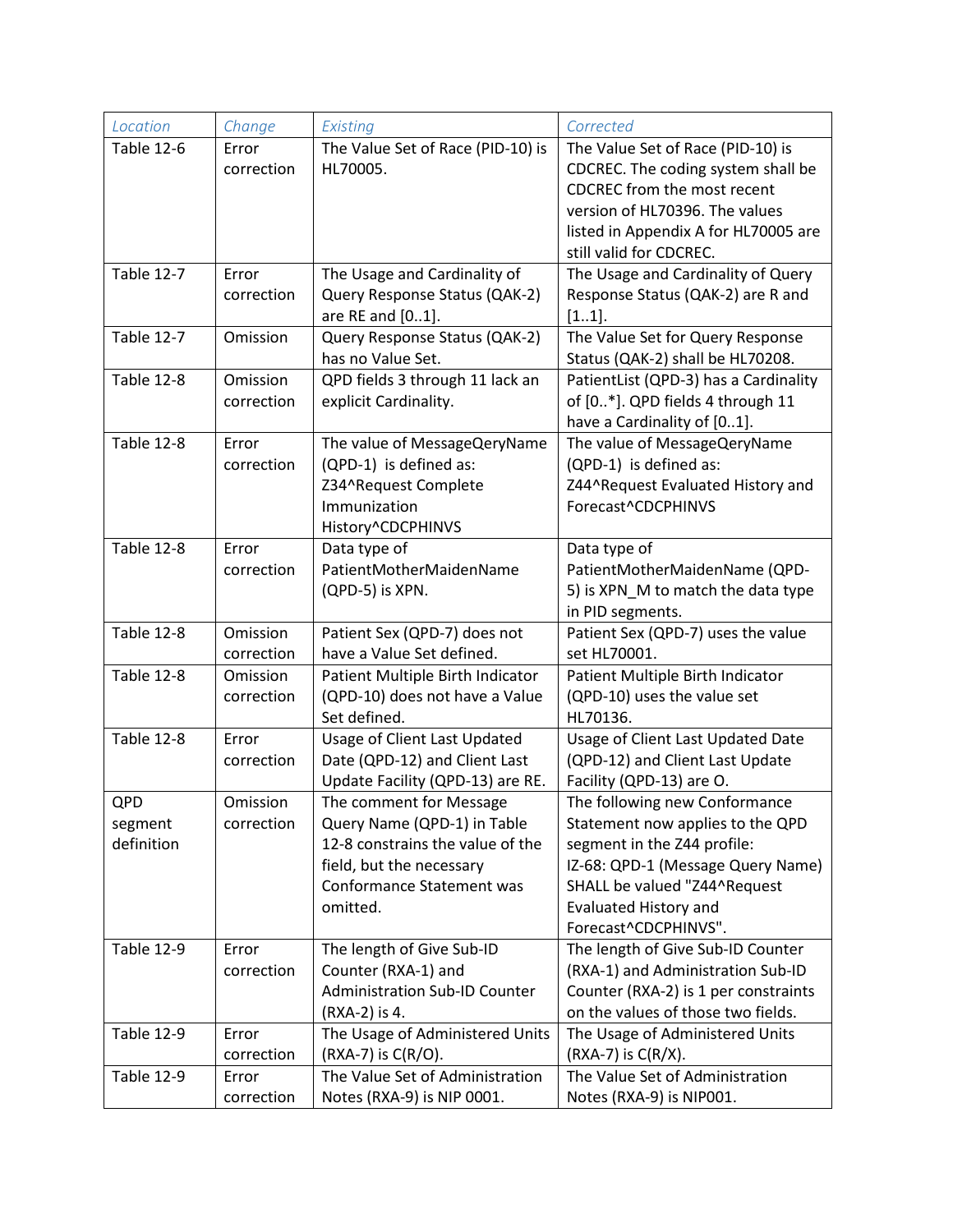| Location    | Change     | Existing                        | Corrected                             |
|-------------|------------|---------------------------------|---------------------------------------|
| RXA segment | Error      | IZ-50: If the first instance of | IZ-50 is no longer enforced and shall |
| definition  | correction | RXA-9.1 is not valued "00" then | be disregarded. Scenarios exist       |
|             |            | RXA-6 (administered amount)     | where RXA-9.1 may be a value other    |
|             |            | SHALL be valued "999"           | than "00" but an administered         |
|             |            |                                 | amount may be known and should        |
|             |            |                                 | be sent.                              |

## Value Sets

## Clarifications

| Location                       | Existing                              | Clarification                         |
|--------------------------------|---------------------------------------|---------------------------------------|
| HL-defined Table 0136          | A discussion of the use of Null and   | The discussion of null and empty      |
| - Yes/No indicator             | Empty fields in HL7 is included in    | fields is contained in Chapter 3.     |
|                                | this section.                         | Information contained in the          |
|                                |                                       | definition of Table 0136 shall be     |
|                                |                                       | disregarded.                          |
| CDC-defined NIP003-            | The table documents co-constraints    | While not all LOINC codes are         |
| <b>Observation Identifiers</b> | for OBX-2 and OBX-5 when a            | appropriate to use in every profile,  |
|                                | particular LOINC code is sent in OBX- | when a compliant system builds a      |
|                                | 3.                                    | message containing one of these       |
|                                |                                       | LOINC codes they shall abide by the   |
|                                |                                       | co-constraints outlined in the table. |
| CDC-defined NIP003-            | Column Header - Corresponding         | Data within this column is a mixture  |
| <b>Observation Identifiers</b> | data type (indicate in OBX-2)         | of base HL7 data types (CE, DT, etc.) |
|                                |                                       | and data type flavors defined by the  |
|                                |                                       | implementation guide (TS NZ).         |
|                                |                                       | When a guide specific flavor is       |
|                                |                                       | specified, OBX-2 of the message       |
|                                |                                       | should be populated with the base     |
|                                |                                       | HL7 data type for that flavor. For    |
|                                |                                       | example, if DT_D is listed in the     |
|                                |                                       | table, OBX-2 will be populated with   |
|                                |                                       | DT.                                   |

| <b>HL7-defined Table</b><br>The data types CE_TX, DT_D,<br>Error<br>$0125 - Value$ Type<br>correction | Location | Change | Existing                 | Corrected                                                                                                                                                  |
|-------------------------------------------------------------------------------------------------------|----------|--------|--------------------------|------------------------------------------------------------------------------------------------------------------------------------------------------------|
| included as valid values in the<br>the IG, they should not be<br>HL70125 code set.<br>table HL70125.  |          |        | TS M, TS NZ and TS Z are | HL70125 defines codes valid<br>for inclusion in OBX-2. While<br>these data types are used by<br>messaged in OBX-2 and shall<br>not be considered value for |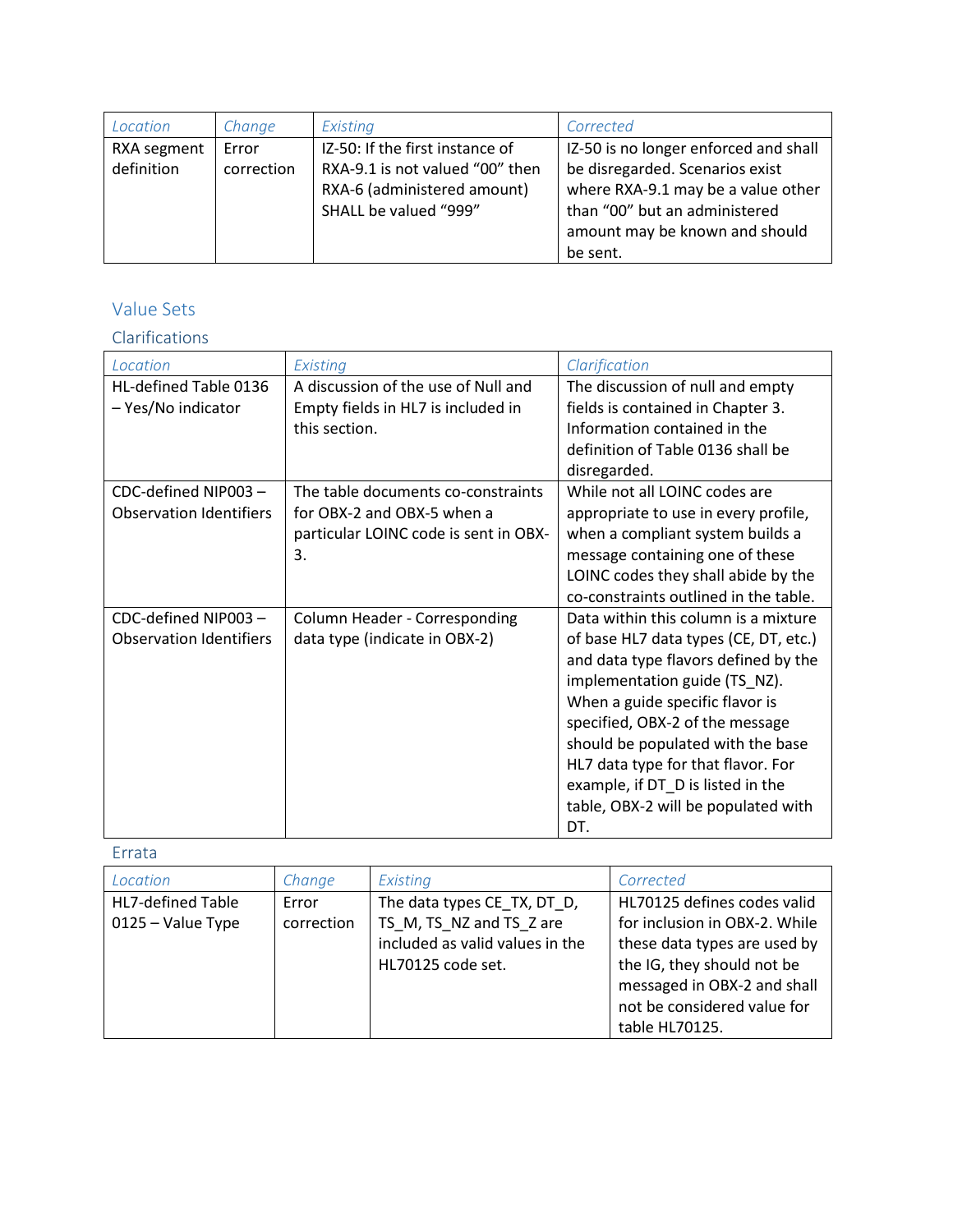| Location                 | Change     | Existing                        | Corrected                                                   |
|--------------------------|------------|---------------------------------|-------------------------------------------------------------|
| <b>HL7-defined Table</b> | Omission   | Table 0357 doesn't currently    | A new code is added to HL7-                                 |
| 0357 - Message Error     | correction | have a code that can be used to | defined table 0357.                                         |
| <b>Status Codes</b>      |            | indicate an application error.  | <b>Status Code: 999</b>                                     |
|                          |            |                                 | <b>Status Text: Application</b>                             |
|                          |            |                                 | error                                                       |
|                          |            |                                 | <b>Description:</b> Any application                         |
|                          |            |                                 | generated error. ERR-5 and                                  |
|                          |            |                                 | ERR-8 will contain additional                               |
|                          |            |                                 | information on the nature of                                |
|                          |            |                                 | the error. This error is                                    |
|                          |            |                                 | unrelated to the message                                    |
|                          |            |                                 | structure but indicates that                                |
|                          |            |                                 | the system cannot use the                                   |
|                          |            |                                 | data.                                                       |
|                          |            |                                 | When incorporating this                                     |
|                          |            |                                 | code into ERR-3, the                                        |
|                          |            |                                 | appropriate coding system to                                |
|                          |            |                                 | use in ERR-3.3 is "HL70357".                                |
|                          |            |                                 | This guide is extending HL7                                 |
|                          |            |                                 | table 0357 to include this                                  |
|                          |            |                                 | value. Future versions of HL7                               |
|                          |            |                                 | will contain this code and                                  |
|                          |            |                                 | future releases of this guide                               |
|                          |            |                                 | will manage value sets using                                |
|                          |            |                                 | a more structured method.                                   |
| CDC-defined NIP003-      | Error      | LOINC code 59778-1 has the      | LOINC code 59778-1 is                                       |
| Observation              | correction | wrong data associated with it.  | defined as follows:                                         |
| Identifiers              |            |                                 | <b>Description:</b> Date when                               |
|                          |            |                                 | overdue                                                     |
|                          |            |                                 | Corresponding data type:                                    |
|                          |            |                                 | DT D                                                        |
|                          |            |                                 | <b>Corresponding observation</b><br>value example: 19980522 |
|                          |            |                                 |                                                             |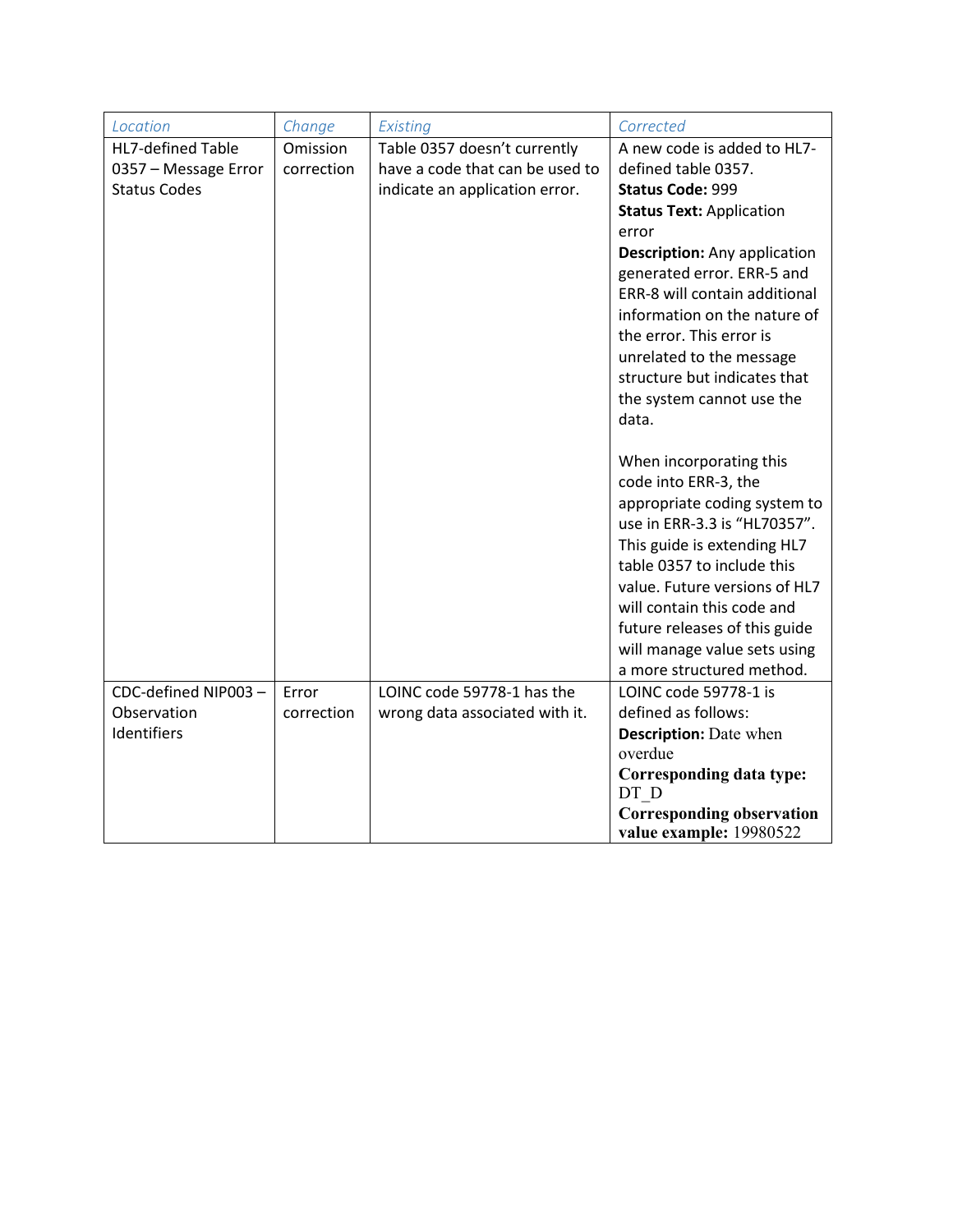| Location                    | Change     | Existing                       | Corrected                      |
|-----------------------------|------------|--------------------------------|--------------------------------|
| CDC-defined NIP003-         | Error      | Several LOINC codes have an    | The following LOINC codes      |
| Observation                 | correction | incorrect Data Type (OBX-2)    | should use the DT_D data       |
| Identifiers                 |            | associated with them.          | type flavor when populating    |
|                             |            |                                | OBX-5. Keep in mind that per   |
|                             |            |                                | the clarification above, OBX-  |
|                             |            |                                | 2 of the message will be DT.   |
|                             |            |                                | 30946-8                        |
|                             |            |                                | 30944-3                        |
|                             |            |                                | 30980-7                        |
|                             |            |                                | 30981-5                        |
|                             |            |                                | 59777-3                        |
|                             |            |                                | 59778-1                        |
|                             |            |                                | 29768-9                        |
|                             |            |                                | 29769-7                        |
|                             |            |                                | 46250-7                        |
| PHIN_VISBarcodes_IIS        | Error      | The coding system is specified | cdcgs1vis is not a valid entry |
|                             | Correction | as cdcgs1vis.                  | in HL7 table 0396. The         |
|                             |            |                                | correct coding system to use   |
|                             |            |                                | is CDCPHINVS.                  |
| <b>Immunization Profile</b> | Omission   | The Value Set for MSH-21       | See below for the additional   |
| Identifiers                 | correction | (2.16.840.1.114222.4.11.3291)  | lines for the value set table. |
|                             |            | does not contain the value for |                                |
|                             |            | use with the Z22 or Z23        |                                |
|                             |            | profiles.                      |                                |

Additional codes have been added to the Immunization Profile Identifiers – IIS Value Set (OID 2.16.840.1.114222.4.11.3291)

| Concept Code | Concept Name            | <b>Definition</b>         | HL7 Table 0396 Code |
|--------------|-------------------------|---------------------------|---------------------|
| Z22          | Send Unsolicited Update | Send Immunization History | <b>CDCPHINVS</b>    |
| 223 -        | Return ACK              | Return Acknowledgement    | <b>CDCPHINVS</b>    |

Updates have been made to the codes for User-defined Table 0064 – Financial Class. These codes are used when sending client eligibility for a funding program. Note that when an event could meet more than one eligibility, selection is based on priority and that eligibilities are mutually exclusive.

| Code            | Label                                                 | Definition                                                                                                                                                                                                                      |  |
|-----------------|-------------------------------------------------------|---------------------------------------------------------------------------------------------------------------------------------------------------------------------------------------------------------------------------------|--|
| V <sub>01</sub> | Not VFC eligible                                      | Client does not qualify for VFC because they do not have one of the<br>statuses below. (V02-V05)                                                                                                                                |  |
| V <sub>02</sub> | VFC eligible $-$<br>Medicaid/Medicaid Managed<br>Care | All of the following are true:<br>Client is currently eligible for Medicaid or Medicaid<br>managed care<br>Client is $<$ 19 years old<br>$\bullet$<br>The type of vaccine administered is eligible for VFC funding<br>$\bullet$ |  |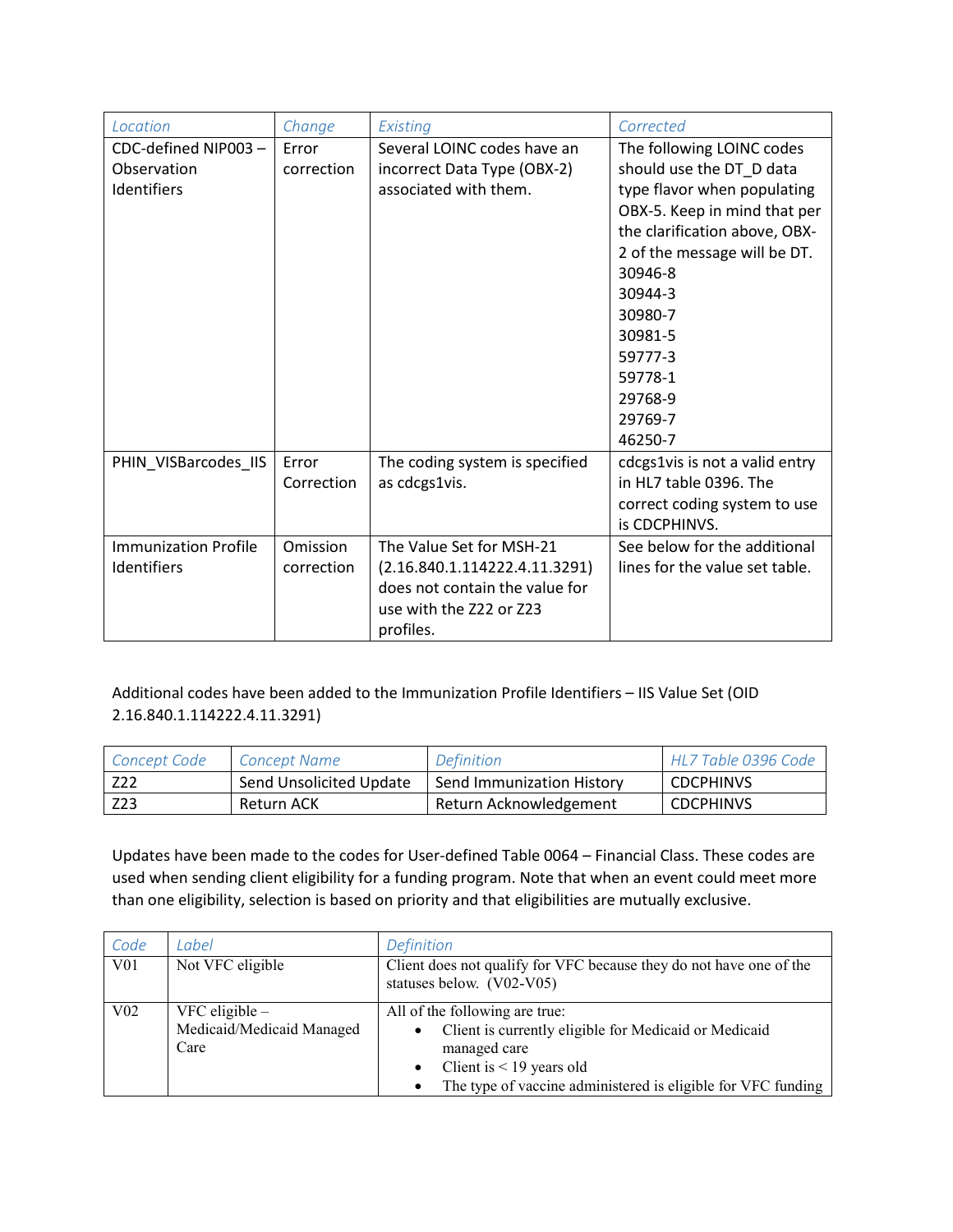| Code            | Label                                                            | Definition                                                                                                                                                                                                                                                                                                                                                                             |  |
|-----------------|------------------------------------------------------------------|----------------------------------------------------------------------------------------------------------------------------------------------------------------------------------------------------------------------------------------------------------------------------------------------------------------------------------------------------------------------------------------|--|
| V <sub>03</sub> | VFC eligible - Uninsured                                         | All of the following are true:<br>Client does not have health insurance<br>Client is $<$ 19 years old<br>$\bullet$<br>The type of vaccine administered is eligible for VFC funding                                                                                                                                                                                                     |  |
| V <sub>04</sub> | VFC eligible - American<br>Indian/Alaska native                  | All of the following are true:<br>Client is a member of a federally recognized tribe<br>Client is $<$ 19 years old<br>$\bullet$<br>The type of vaccine administered is eligible for VFC funding                                                                                                                                                                                        |  |
| V <sub>05</sub> | VFC eligible - underinsured at<br>FQHC/RHC/deputized<br>provider | All of the following are true:<br>Client has insurance but insurance does not cover vaccines,<br>$\bullet$<br>limits the vaccines covered or caps vaccine coverage at a<br>certain amount<br>Client is receiving care at an FQHC, RHC or deputized<br>$\bullet$<br>provider<br>Client is $<$ 19 years old<br>$\bullet$<br>The type of vaccine administered is eligible for VFC funding |  |
| V <sub>22</sub> | <b>CHIP</b>                                                      | Client is eligible for the CHIP program, a separate state health<br>insurance that is NOT a Medicaid expansion program                                                                                                                                                                                                                                                                 |  |
| V <sub>23</sub> | 317                                                              | Client is eligible to receive vaccines under the state/program<br>immunization policy and the vaccine administered is eligible for 317<br>funding                                                                                                                                                                                                                                      |  |
| V24             | Medicare                                                         | Client is enrolled in Medicare                                                                                                                                                                                                                                                                                                                                                         |  |
| V <sub>25</sub> | State program eligibility                                        | Client is eligible for a state vaccine program                                                                                                                                                                                                                                                                                                                                         |  |
| $***$           | Specific state codes                                             | Client is eligible for a specific state vaccine program (may be used<br>instead of V25)                                                                                                                                                                                                                                                                                                |  |

Updates have been made to the codes for Immunization Funding Source

(PHVS\_ImmunizationFundingSource\_IIS (2.16.840.1.114222.4.11.3287)). These codes indicate the inventory stock (i.e., Public or Private – with a two-stock storage model; Public VFC, Public non-VFC, Private – with a three-stock storage model) from which each vaccine dose was taken. For publicly purchased vaccine, an IIS will use either VXC50 code (i.e., public) or the combination of VXC51 (i.e., Public VFC) and VXC52 (i.e., Public non-VFC) codes to record the inventory stock for publicly purchased vaccines.

| Code  | Label          | Definition                                                  |  |
|-------|----------------|-------------------------------------------------------------|--|
| PHC70 | Private        | Vaccine stock used was privately funded                     |  |
| VXC50 | Public         | Vaccine stock used was publicly funded                      |  |
| VXC51 | Public VFC     | Vaccine stock used was publicly funded by the VFC program   |  |
| VXC52 | Public non-VFC | Vaccine stock used was publicly funded by a non-VFC program |  |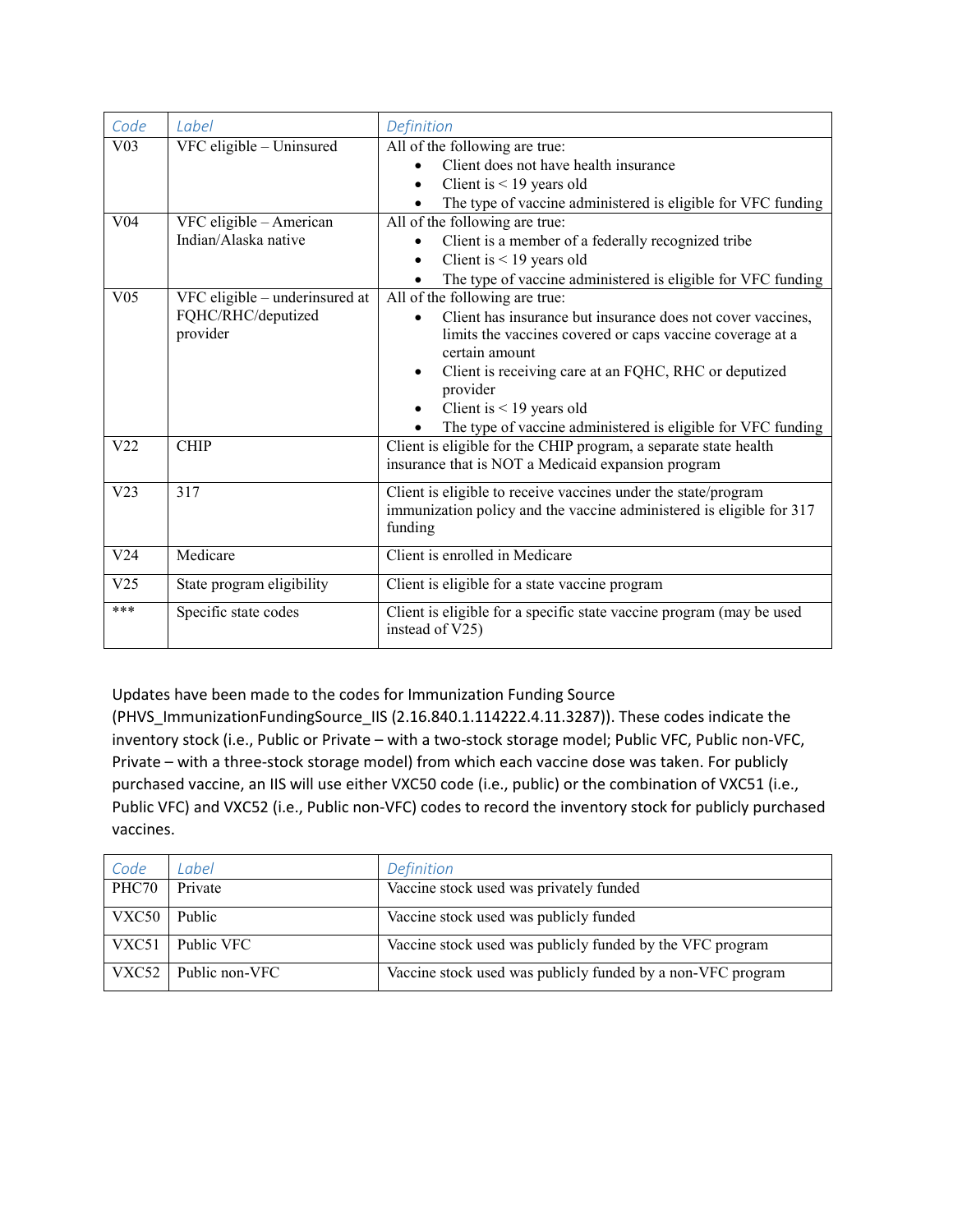### Appendix B

Clarifications

| Location    | Existing                 | Clarification                                                                                                     |  |
|-------------|--------------------------|-------------------------------------------------------------------------------------------------------------------|--|
| VXU         | Send Information         | Two methods exist to transmit information in an HL7 message                                                       |  |
| Example #7  | <b>About Vaccine</b>     | describing the VIS document(s) presented to patients or the                                                       |  |
|             | Information              | legal guardians. The first involves the use of 2D VIS barcode                                                     |  |
|             | Statement (VIS)          | data strings, "VIS Fully-encoded text string", while the second                                                   |  |
|             | section refers the       | involves the identification of the vaccine type or group along                                                    |  |
|             | use of the Global        | with the VIS publication date. The use of the VIS Fully-encoded                                                   |  |
|             | Document Type            | text string is highly recommended when messaging VIS                                                              |  |
|             | Identifier (GDTI)        | information. The alternative of using the vaccine type,                                                           |  |
|             |                          | publication date and presentation date LOINC codes is                                                             |  |
|             |                          | problematic and fails in several use cases including when                                                         |  |
|             |                          | sending manufacturer specific VIS information (such as for HPV)                                                   |  |
|             |                          | or when sending the Multiple Vaccines VIS document. It is                                                         |  |
|             |                          | anticipated that this second method will be retired in a future                                                   |  |
|             |                          | release of the implementation guide. (Note: Scanning does                                                         |  |
|             |                          | not need to be used for this first method to work.)                                                               |  |
|             |                          |                                                                                                                   |  |
|             |                          | The 13 digit Global Document Type Identifier (GDTI) is used to                                                    |  |
|             |                          | identify a document type while the 24 digit VIS Fully-encoded                                                     |  |
|             |                          | text string begins with "253" and includes the GDTI as well as                                                    |  |
|             |                          | the publication date. The VIS Fully-encoded text string                                                           |  |
|             |                          | represents a particular version of the VIS document. The                                                          |  |
|             |                          | Implementation Guide currently says that the publication date                                                     |  |
|             |                          | may be inferred from the fully encoded GDTI. The term "fully                                                      |  |
|             |                          | encoded GDTI" here refers to the VIS Fully-encoded text string                                                    |  |
|             |                          | (24 digits) and not the 13 digit GDTI. As stated, it is the VIS                                                   |  |
|             |                          | Fully-encoded text string and not the GDTI that should be sent                                                    |  |
|             |                          | in OBX-5. The GDTI, Fully-encoded text string, and Edition Date                                                   |  |
|             |                          | are available in the VIS Lookup Table                                                                             |  |
|             |                          | (http://www.cdc.gov/vaccines/programs/iis/code-sets/vis-                                                          |  |
| Evaluated   | The example              | barcode-lookup-table.html).                                                                                       |  |
| History and | message for              | When sending multiple recommendations in a single query<br>response message, the recommendations are sent using a |  |
| Forecast    | <b>Evaluated History</b> | single ORC/RXA pair followed by multiple sets of related OBX                                                      |  |
| example     | and Forecast             | segments (grouped via the Sub-ID in OBX-4) for each                                                               |  |
|             | includes only a single   | recommendation.                                                                                                   |  |
|             | recommendation.          | See below for an example message with multiple forecasts.                                                         |  |

Sample message for multiple recommendations:

MSH|^~\&|MYIIS|StatePH|MyEHR|DCS|20150131145233-

0500||RSP^K11^RSP\_K11|3533469|P|2.5.1|||NE|NE|||||Z42^CDCPHINVS|DCS^^^^^DCS^XX^^^6439 432|StatePH

MSA|AA|793543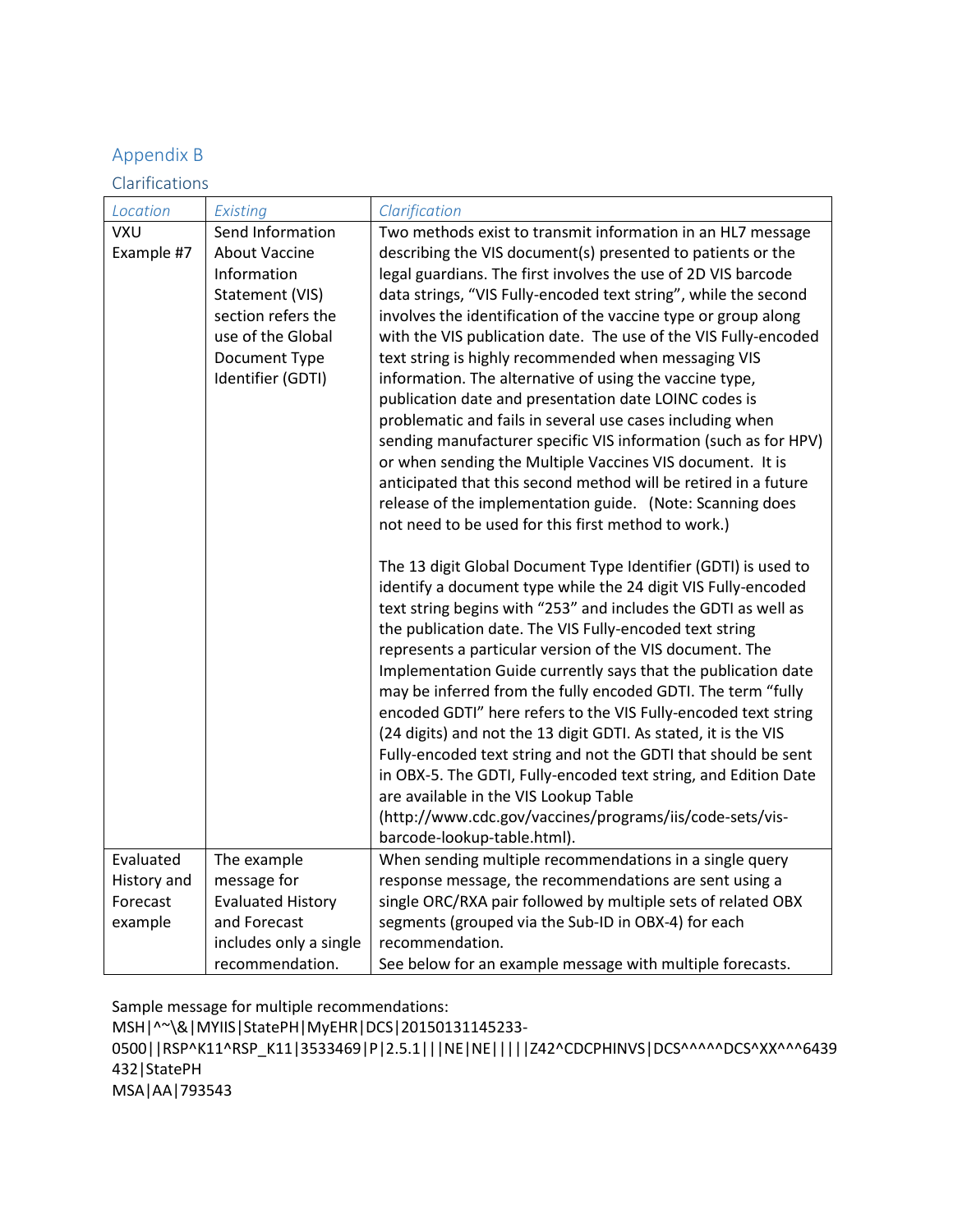QAK|37374859|OK|Z44^request evaluated Immunization history^CDCPHINVS

QPD|Z44^Request Evaluated History and Forecast^CDCPHINVS

|37374859|123456^^^MYEHR^MR|Child^Bobbie^Q^^^^L|Que^Suzy^^^^^M|20110214|M|10 East Main St^^Myfaircity^GA^^^L

PID|1||123456^^^MYEHR^MR~34500907^^^MyIIS^SR|| Child^Bobbie^Q^^^^L||20110214|M|||10 East Main St^^Myfaircity^GA^^^L

<...patient history...>

ORC|RE|8788^IIS|197023^IIS

RXA|0|1|20150131|20150131|998^no vaccine admin^CVX|999|||||||||||||||NA

OBX|22|CE|30956-7^vaccine type^LN|1|03^MMR^CVX||||||F|||20150131

OBX|23|CE|59779-9^Immunization Schedule

used^LN|1|VXC16^ACIP^CDCPHINVS||||||F|||20150131

OBX|24|DT|30980-7^Date vaccination due^LN|1|20150214||||||F|||20150131

OBX|25|CE|30956-7^vaccine type^LN|2|10^IPV^CVX||||||F|||20150131

OBX|26|CE|59779-9^Immunization Schedule

used^LN|2|VXC16^ACIP^CDCPHINVS||||||F|||20150131

OBX|27|DT|30980-7^Date vaccination due^LN|2|20150214||||||F|||20150131

OBX|28|CE|30956-7^vaccine type^LN|3|107^DTAP^CVX||||||F|||20150131

OBX|29|CE|59779-9^Immunization Schedule

used^LN|3|VXC16^ACIP^CDCPHINVS||||||F|||20150131

OBX|30|DT|30980-7^Date vaccination due^LN|3|20150214||||||F|||20150131

| Location    | Change     | Existing                          | Corrected                           |
|-------------|------------|-----------------------------------|-------------------------------------|
| VXU Example | Error      | The amount given should be 0.     | The amount given should be 999.     |
| #8          | correction |                                   |                                     |
| Evaluated   | Error      | The observation sub-id holds to   | The observation Sub-ID must be      |
| History and | correction | one value for each related set of | unique for each related set of      |
| Forecast    |            | observations under the vaccine    | observations under a given vaccine  |
| example     |            | group OBX.                        | order group. Sub-IDs may be re-used |
| (Important  |            |                                   | between order groups in the         |
| Notes)      |            |                                   | message.                            |